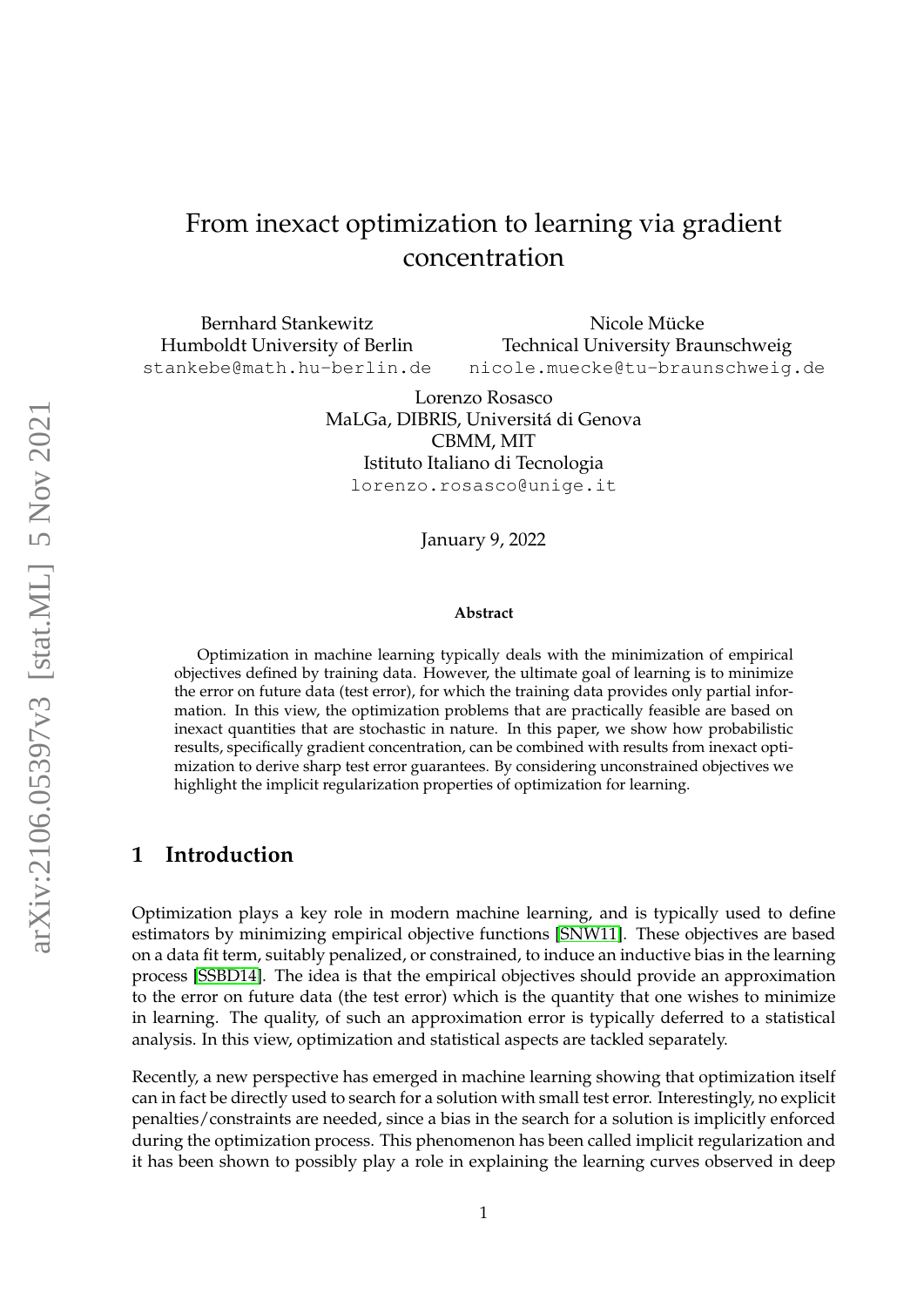learning, see for instance in [\[GLSS18,](#page-16-0) [Ney17\]](#page-17-2) and references therein. Further, implicit regularization has been advocated as a way to improve efficiency of learning methods by tackling statistical and optimization aspects at once [\[RV15,](#page-17-3) [YWW19,](#page-18-0) [BHR18,](#page-15-0) [CW21\]](#page-15-1). As it turns out, implicit regularization is closely related to the notion of iterative regularization with a long history in inverse problems [\[Lan51\]](#page-16-1).

The basic example of implicit regularization is gradient descent for linear least squares, which is well known to converge to the minimum norm least squares solution [\[EHN96,](#page-16-2) [YCR07\]](#page-18-1). The learning properties of gradient descent for least squares are now quite well understood [\[YCR07,](#page-18-1) [RYW14\]](#page-17-4) including the extension to non-linear kernelized models [\[BPR07,](#page-15-2) [BM18\]](#page-15-3), stochastic gradients [\[DFB17,](#page-16-3) [DB16,](#page-16-4) [MNR19\]](#page-17-5), accelerated methods [\[BK16,](#page-15-4) [PR19\]](#page-17-6) and distributed approaches [\[ZDW15,](#page-18-2) [MB18,](#page-17-7) [RR20\]](#page-17-8). Much less is known when other norms or loss functions are considered. Implicit regularization biased to more general norms have been considered for example in [\[VKR20,](#page-18-3) [VMVR17\]](#page-18-4). Implicit regularization for loss functions other than the square loss have been considered in a limited number of works. There is a vast literature on stochastic gradients techniques, see e.g. [\[MNR19\]](#page-17-5) and references therein, but these analyses do not apply when (batch) training error gradients are used, which is the focus in this work. The logistic loss functions for classification has recently been considered both for linear and non-linear models, see for example [\[SHN](#page-17-9)<sup>+</sup>18, [JT19\]](#page-16-5). Implicit regularization for general convex Lipchitz loss with linear and kernel models have been first considered in [\[LRZ16\]](#page-16-6) for subgradient methods and in [\[LCR16\]](#page-16-7) for stochastic gradient methods but only with suboptimal rates. Improved rates have been provided in [\[YWW19\]](#page-18-0) for strongly convex losses and more recently in [\[LHT21\]](#page-16-8) with a general but complex analysis. A stability based approach, in the sense of [\[BE02\]](#page-15-5), is studied in [\[CJY18\]](#page-15-6).

In this paper, we further push this line of work considering implicit regularization for linear models with convex, Lipschitz and smooth loss functions based on gradient descent. Indeed, for this setting we derive sharp rates considering both the last and the average iterate. Our approach highlights a proof technique which is less common in learning and is directly based on a combination of optimization and statistical results. The usual approach in learning theory is to derive optimization results for empirical objectives and then use statistical arguments to asses to which extent the empirical objectives approximate the test error that one ideally wished to minimize, see e.g. [\[SSBD14\]](#page-17-1). Instead, we view the empirical gradient iteration as the inexact version of the gradient iteration for the test error. This allows to apply results from inexact optimization, see e.g.[\[BT00,](#page-15-7) [SRB11\]](#page-17-10), and requires using statistical/probabilistic arguments to asses the quality of the gradient approximations (rather than that of the objectives functions). For this latter purpose, we utilize recent concentration of measures results for vector valued variables, to establish gradient concentration [\[FSS18\]](#page-16-9). While the idea of combining inexact optimization and concentration results has been considered before [\[GDG20\]](#page-16-10), here we illustrate it in a prominent way to highlight its usefulness. Indeed, we show that this approach leads to sharp results for a specific but important setting and we provide some simple numerical results that illustrate and corroborate our findings. By highlighting the key ideas in the proof techniques we hope to encourage further results combining statistics and optimization, for example considering other forms of gradient approximation or optimization other than the basic gradient descent.

The remainder of the paper is structured as follows: In Section [2,](#page-2-0) we collect some structural assumptions for our setting. In Section [3,](#page-3-0) we formulate the assumptions we put on the loss function and state and discuss the main results of the paper and the novel aspects of our ap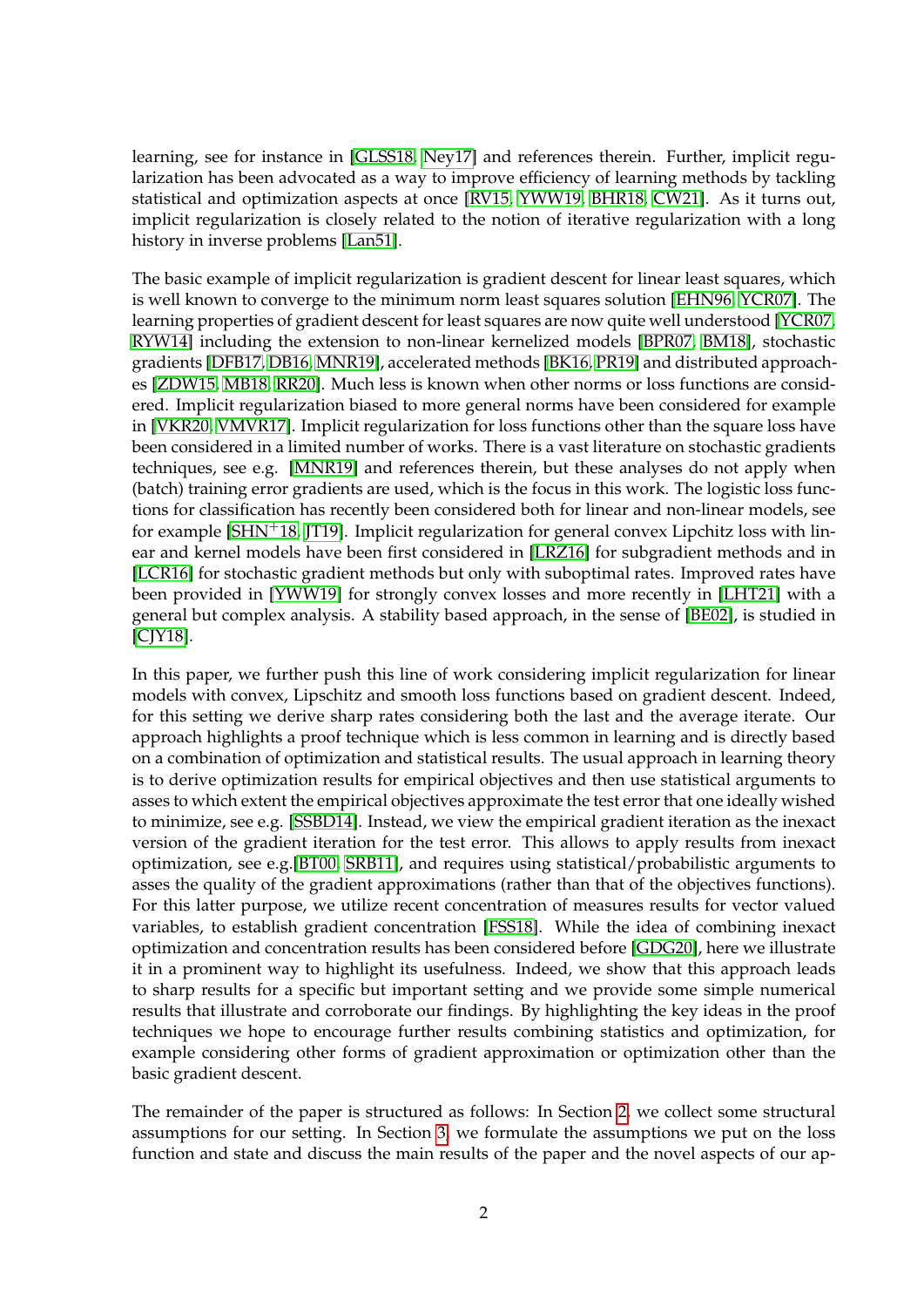proach. Section [4](#page-9-0) presents the more technical aspects of the analysis. In particular, we explain in detail how results from inexact optimization and concentration of measure can be combined to come up with a new proof technique for learning rates. Finally, Section [5](#page-13-0) illustrates the key features of our theoretical results with numerical experiments.

### <span id="page-2-0"></span>**2 Learning with gradient methods and implicit regularization**

Let  $(\mathcal{H}, \|\cdot\|)$  be a real, separable Hilbert space and  $\mathcal Y$  a subset of R. We consider random variables  $(X, Y)$  on a probability space  $(\Omega, \mathcal{F}, \mathbb{P})$  with values in  $\mathcal{H} \times \mathcal{Y}$  and unknown distribution  $\mathbb{P}_{(X,Y)}$ . The marginal distribution of X is denoted by  $\mathbb{P}_X$ . Additionally, we make the standard assumption that  $X$  is bounded.

**(A1) (Bound):** We assume  $||X|| \le \kappa$  almost surely for some  $\kappa \in [1, \infty)$ .

Based on the observation of *n* i.i.d. copies  $(X_1, Y_1), \ldots (X_n, Y_n)$  of  $(X, Y)$ , we want to learn a linear relationship between X and Y expressed as an element  $w \in \mathcal{H}$ .<sup>[1](#page-2-1)</sup> For an individual observation  $(X, Y)$  and the choice  $w \in \mathcal{H}$ , we suffer the loss  $\ell(Y,\langle X, w \rangle)$ , where  $\ell : \mathcal{Y} \times \mathbb{R} \to$  $[0, \infty)$  is a product-measurable loss function. Our goal is to find  $w \in \mathcal{H}$  such that that the *population risk*  $\mathcal{L} : \mathcal{H} \to [0, \infty)$  given by

<span id="page-2-2"></span>
$$
\mathcal{L}(w) := \mathbb{E}_{(X,Y)}[\ell(Y, \langle X, w \rangle)] = \int \ell(y, \langle x, w \rangle) \mathbb{P}_{(X,Y)}(d(x,y))
$$
\n(2.1)

is small. The observed data represent the training set, while the population risk can be interpreted as an abstraction of the concept of the test error.

In the following, we assume that a minimizer of  $\mathcal L$  in  $\mathcal H$  exists.

**(A2) (Min):** We assume there exists some  $w_* \in \mathcal{H}$  such that  $w_* \in \arg \min \mathcal{L}(w)$ .  $w \in \mathcal{H}$ 

Note that the  $\arg \min$  is taken only over  $\mathcal H$  and not over all measurable functions. Under **[\(Min\)](#page-2-2)**, minimizing the population risk is equivalent to minimizing the *excess risk*  $\mathcal{L}(w) - \mathcal{L}(w_*) \geq 0$ .

In this work, we are interested in bounding the excess risk, when our choice of  $w$  is based on applying *gradient descent* (GD) to the *empirical risk* computed from the training data,

$$
\widehat{\mathcal{L}}(w) := \frac{1}{n} \sum_{j=1}^{n} \ell(Y_j, \langle X_j, w \rangle).
$$
 (2.2)

We consider a basic gradient iteration, which is well defined when the loss function is differentiable in the second argument with a product-measurable derivative  $\ell' : \mathcal{Y} \times \mathbb{R} \to \mathbb{R}$ .

<span id="page-2-3"></span>**Definition 2.1** (Gradient descent algorithm)**.**

<span id="page-2-1"></span><sup>&</sup>lt;sup>1</sup>Note that this includes many settings as special instances. In particular, it includes the standard setting of kernel learning, see Appendix A in [\[RV15\]](#page-17-3).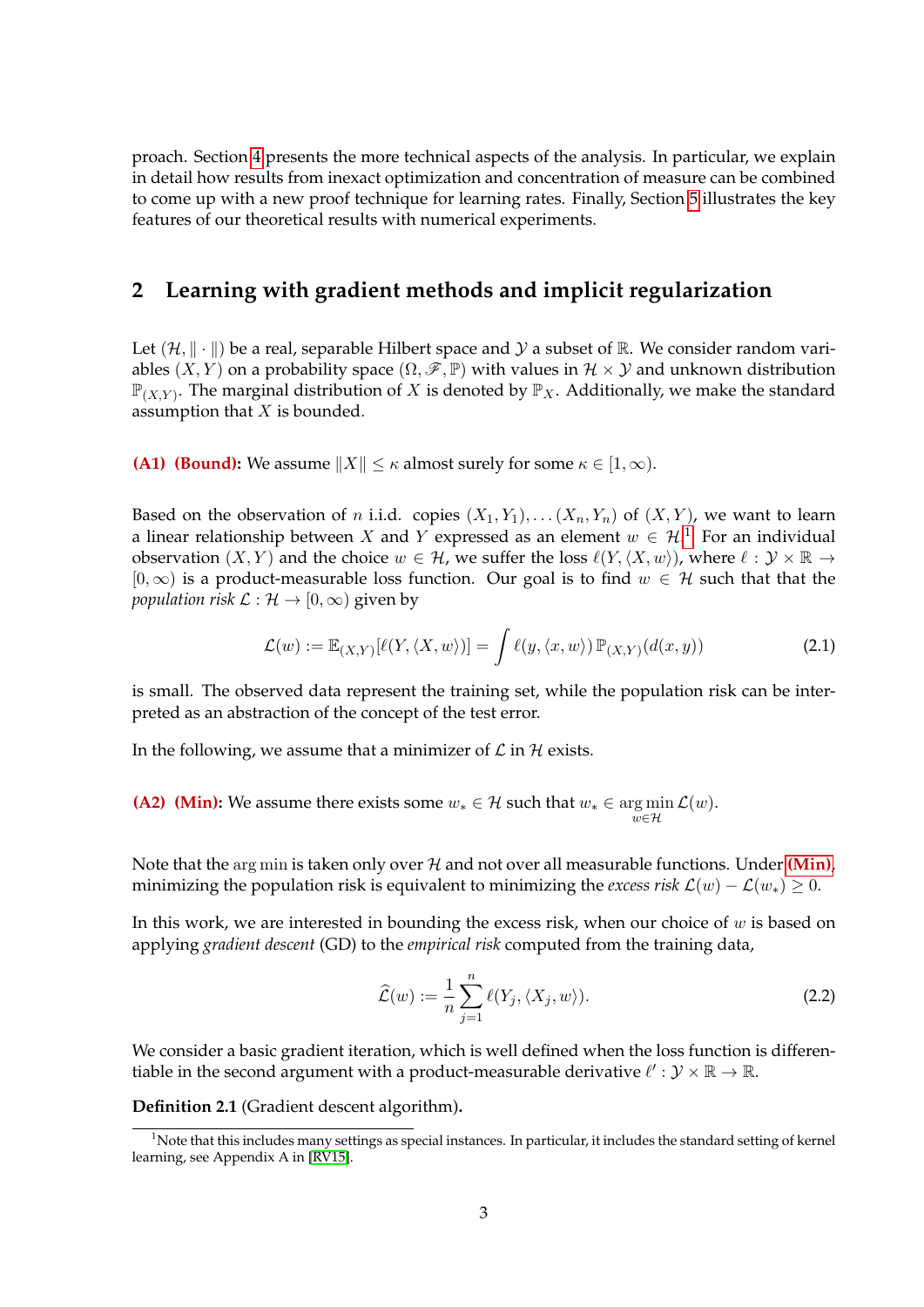- *1. Choose*  $v_0 \in H$  *and a sequence of step sizes*  $(\gamma_t)_{t \geq 0}$ *.*
- 2. For  $t = 0, 1, 2, \ldots$ , define the GD-iteration

$$
v_{t+1} = v_t - \gamma_t \nabla \widehat{\mathcal{L}}(v_t) = v_t - \frac{\gamma_t}{n} \sum_{j=1}^n \ell'(Y_j, \langle X_j, v_t \rangle) X_j.
$$
 (2.3)

*3.* For some  $T \geq 1$ , we consider both the last iterate  $v_T$  and the the averaged GD-iterate  $\overline{v}_T :=$ <br> $\frac{1}{2} \sum_{i=1}^{T} v_i$  $\frac{1}{T} \sum_{t=1}^{T} v_t.$ 

Here, we focus on batch gradient, so that all training points are used in each iteration. Unlike with stochastic gradient methods, the gradients at different iterations are not conditionally independent. Indeed, the analysis of batch gradient is quite different to that of stochastic gradient and could be a first step towards considering minibatching [\[LR17,](#page-16-11) [MNR19,](#page-17-5) [GDG20\]](#page-16-10). In our analysis, we always fix a constant step size  $\gamma_t = \gamma > 0$  for all  $t \geq 0$  and consider both the average and last iterate. Both choices are common in the optimization literature [\[SNW11\]](#page-17-0) and have also been studied in the context of learning with least squares [\[DB16,](#page-16-4) [BM18,](#page-15-3) [MNR19\]](#page-17-5), see also our extended discussion in Subsection [3.2.](#page-7-0) In the following, we characterize the learning properties of the gradient iteration in Definition [2.1](#page-2-3) in terms of the corresponding excess risk. In particular, we derive learning bounds matching the best bounds for estimators obtained minimizing the penalized empirical risk. Next, we show that in the considered setting learning bounds can be derived by studying suitable bias and variance terms controlled by the iteration number and the step size.

### <span id="page-3-0"></span>**3 Main results and discussion**

Before stating and discussing our main results, we introduce and comment on the basic assumptions needed in our analysis. We make the following additional assumptions on the loss function.

- **(A3) (Conv):** We assume  $\ell : \mathcal{Y} \times \mathbb{R} \to [0, \infty)$  is convex in the second argument.
- **(A4)** (Lip): We assume  $\ell$  to be *L*-Lipschitz, i.e. for some  $L > 0$ ,

<span id="page-3-2"></span>
$$
|\ell(y, a) - \ell(y, b)| \le L|a - b| \qquad \text{for all } y \in \mathcal{Y}, a, b \in \mathbb{R}.
$$
 (3.1)

**(A5) (Smooth):** We assume  $\ell$  to be M-smooth, i.e.  $\ell$  is differentiable in the second argument with product-measurable derivative  $\ell' : \mathcal{Y} \times \mathbb{R} \to \mathbb{R}$  and for some  $M > 0$ ,

<span id="page-3-1"></span>
$$
|\ell'(y,a) - \ell'(y,b)| \le M|a - b| \qquad \text{for all } y \in \mathcal{Y}, a, b \in \mathbb{R}.
$$
 (3.2)

Note that Equation [\(3.2\)](#page-3-1) immediately implies that

$$
\ell(y,b) \le \ell(y,a) + \ell'(y,a)(b-a) + \frac{M}{2}|b-a| \qquad \text{for all } y \in \mathcal{Y}, a, b \in \mathbb{R},\tag{3.3}
$$

see e.g. Lemma 3.4 in [\[Bub15\]](#page-15-8).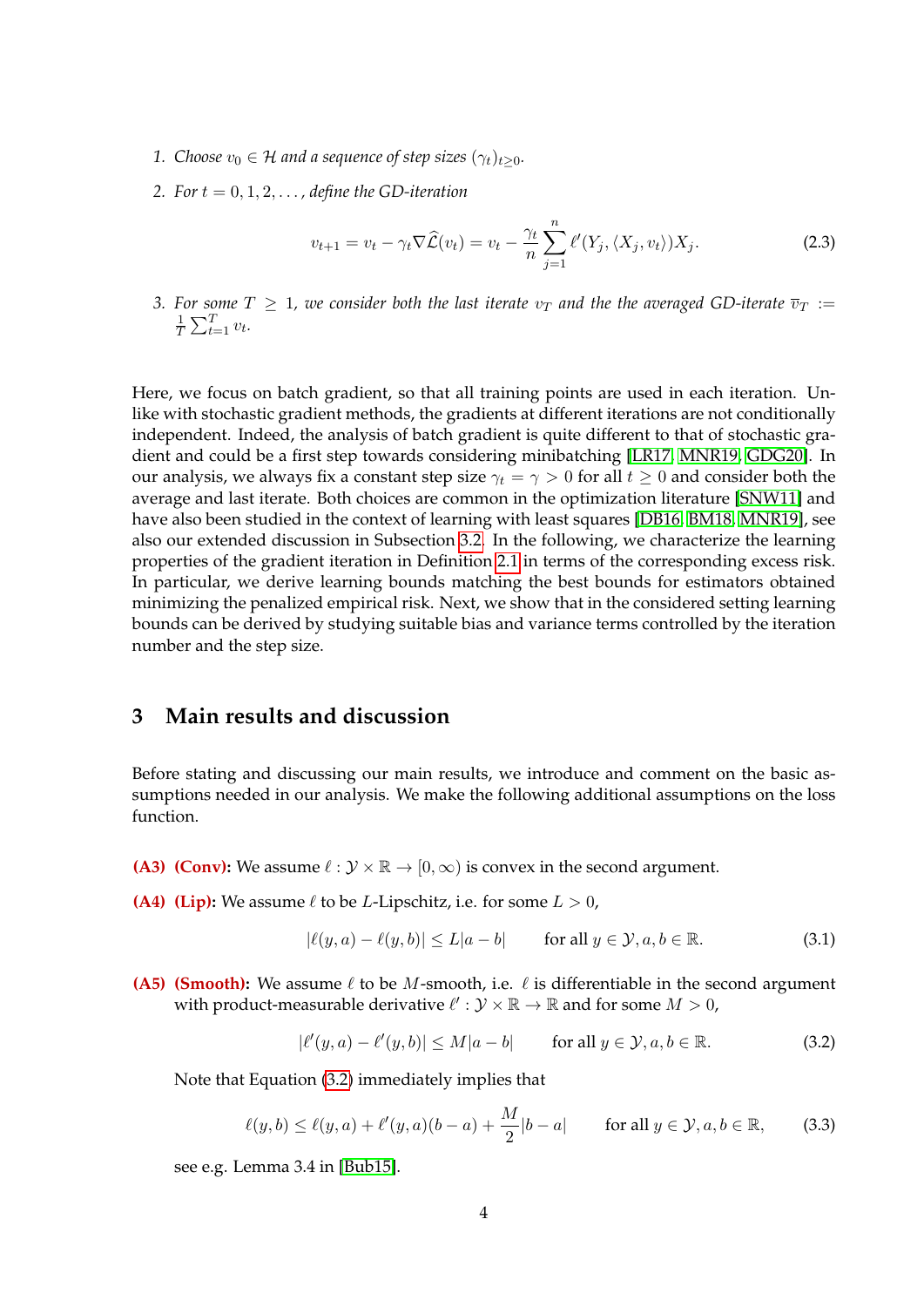For notational convenience, we state the assumptions **[\(Lip\)](#page-3-0)** and **[\(Smooth\)](#page-3-2)** globally for all  $a, b \in \mathbb{R}$ R. It should be noted, however, that this is not necessary.

<span id="page-4-0"></span>**Remark 3.1** (Local formulation of assumptions)**.** *In our analysis, we only apply [\(Lip\)](#page-3-0) and [\(Smooth\)](#page-3-2) for arguments of the form*  $a = \langle v, x \rangle$ *, where*  $||v|| \leq R$  *for*  $R = \max\{1, 3||w_*||\}$  *and*  $||x|| \leq \kappa$  *with*  $\kappa$  *from [\(Bound\)](#page-2-0). Therefore, all of our results also apply to loss functions which satisfy the above assumptions for all*  $a, b \in [-\kappa R, \kappa R]$  *for constants* L *and* M *potentially depending on*  $\kappa$  *and* R.

In light of Remark [3.1](#page-4-0) our analysis is applicable to many widely used loss functions, see e.g. Chapter 2 in [\[SC08\]](#page-17-11).

<span id="page-4-1"></span>**Example 3.2** (Loss functions satisfying the assumptions)**.**

- *(a)* **(Squared loss):** If  $\mathcal{Y} = [-b, b]$  for some  $b > 0$ , then checking first and second derivatives yields *that the loss*  $\mathcal{Y} \times [-\kappa R, \kappa R] \ni (y, a) \mapsto (y - a)^2$  *is convex, L*-Lipschitz with constant  $L =$  $2(b + \kappa R)$  *and M-Smooth with constant*  $M = 2$ .
- *(b)* (Logistic loss for regression): If  $\mathcal{Y} = \mathbb{R}$ , then, analogously, the loss  $\mathcal{Y} \times \mathbb{R} \ni (y, a) \mapsto$  $-\log\left(\frac{4e^{y-a}}{(1+e^{y-a})}\right)$  $\frac{4e^{y-a}}{(1+e^{y-a})^2}$ ) is convex, L-Lipschitz with constant  $L = 1$  and M-smooth with constant  $M = 1.$
- *(c)* (Logistic loss for classification): For classification problems with  $\mathcal{Y} = \{-1, 1\}$ , analogously, *the loss*  $\mathcal{Y} \times \mathbb{R}$  ∋  $(y, a)$   $\mapsto$  log(1 + e<sup>-ya</sup>) *is convex,* L-Lipschitz with constant L = 1 and  $M$ -Smooth with constant  $M = 1/4$ .
- *(d)* **(Exponential loss):** For classification problems with  $\mathcal{Y} = \{-1, 1\}$ , analogously, the loss  $\mathcal{Y} \times$  $[-\kappa R, \kappa R] \ni (y, a) \mapsto e^{-ya}$  is convex, L-Lipschitz with constant  $L = e^{\kappa R}$  and M-smooth also  $with M = e^{\kappa R}$ .

Under Assumption **[\(Smooth\)](#page-3-2)**, the empirical risk  $w \mapsto \widehat{L}(w)$  is differentiable and we have

<span id="page-4-2"></span>
$$
\nabla \widehat{\mathcal{L}}(w) = \frac{1}{n} \sum_{j=1}^{n} \ell'(Y_j, \langle X_j, w \rangle) X_j.
$$
 (3.4)

With Assumptions **[\(Bound\)](#page-2-0)** and **[\(Lip\)](#page-3-0)**, via dominated convergence, the same is true for the expected risk  $w \mapsto \mathcal{L}(w)$  and we have

$$
\nabla \mathcal{L}(w) = \int \ell'(y, \langle x, w \rangle) x \, \mathbb{P}_{(X,Y)}(d(x,y)). \tag{3.5}
$$

Further, our assumptions on the loss directly translate into properties of the risks:

- **(A3') (R-Conv):** Under **[\(Conv\)](#page-3-0)**, both the expected and the empirical risk are convex.
- **(A4') (R-Lip):** Under**[\(Bound\)](#page-2-0)** and **[\(Lip\)](#page-3-0)**, both the population and the empirical risk are Lipschitzcontinuous with constant  $\kappa L$ .
- **(A5') (R-Smooth):** Under **[\(Bound\)](#page-2-0)** and **[\(Smooth\)](#page-3-2)**, the gradient of both the population and the empirical risk is Lipschitz-continuous with constant  $\kappa^2 M.$

The derivation, which is straightforward, is included in Lemma [A.1](#page-19-0) in Appendix [A.](#page-19-1)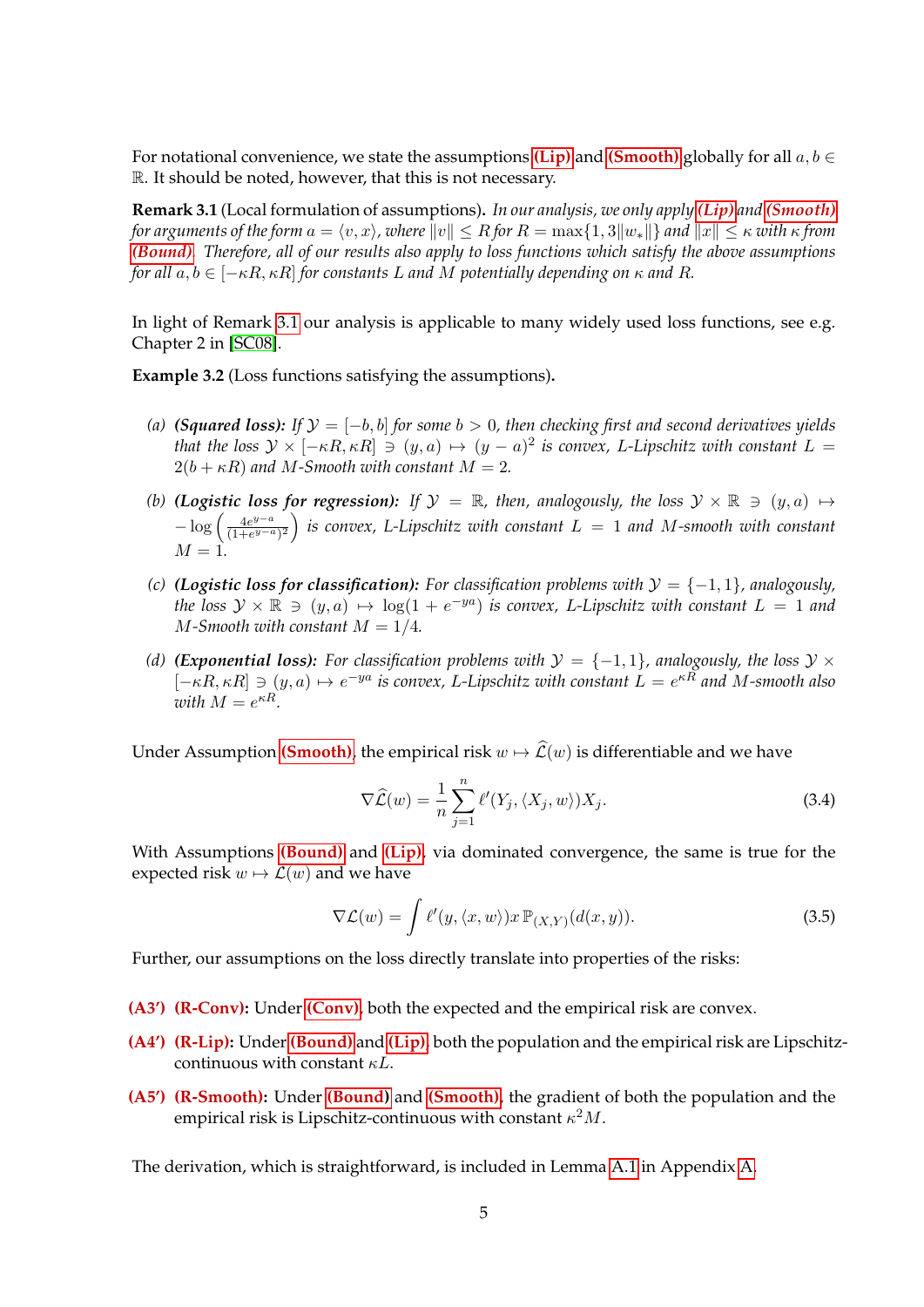#### **3.1 Formulation of main results**

A first key result shows that, under the above assumptions, we can decompose the excess risk for the averaged GD-iterate  $\overline{v}_T$  as well as for the last iterate  $v_T$ .

<span id="page-5-0"></span>**Proposition 3.3** (Decomposition of the excess risk)**.** *Suppose assumptions [\(Bound\)](#page-2-0), [\(Conv\)](#page-3-0) and [\(Smooth\)](#page-3-2)* are satisfied. Consider the GD-iteration from Definition [2.1](#page-2-3) with  $T \in \mathbb{N}$  and constant step size  $\gamma \leq 1/(\kappa^2 M)$  and let  $w \in \mathcal{H}$  be arbitrary.

*(i)* The risk of the averaged iterate  $\overline{v}_T$  satisfies

$$
\mathcal{L}(\overline{v}_T) - \mathcal{L}(w) \leq \frac{1}{T} \sum_{t=1}^T \mathcal{L}(v_t) - \mathcal{L}(w)
$$
  
 
$$
\leq \frac{\|v_0 - w\|^2}{2\gamma T} + \frac{1}{T} \sum_{t=1}^T \langle \nabla \mathcal{L}(v_{t-1}) - \nabla \widehat{\mathcal{L}}(v_{t-1}), v_t - w \rangle.
$$

*(ii)* The excess risk of the last iterate  $v_T$  satisfies

$$
\mathcal{L}(v_T) - \mathcal{L}(w) \leq \frac{1}{T} \sum_{t=1}^T (\mathcal{L}(v_t) - \mathcal{L}(w)) + \sum_{t=1}^{T-1} \frac{1}{t(t+1)} \sum_{s=T-t+1}^T \langle \nabla \mathcal{L}(v_{s-1}) - \nabla \widehat{\mathcal{L}}(v_{s-1}), v_s - v_{T-t} \rangle.
$$

The proof of Proposition [3.3](#page-5-0) can be found in Appendix [A.](#page-20-0) The above decomposition is derived using ideas from inexact optimization, in particular results studying inexact gradients see e.g. [\[BT00,](#page-15-7) [SRB11\]](#page-17-10). Indeed, our descent procedure can be regarded as one in which the population gradients are perturbed by the gradient noise terms

$$
e_t := \nabla \widehat{\mathcal{L}}(v_t) - \nabla \mathcal{L}(v_t), \qquad t = 1, \dots, T. \tag{3.6}
$$

We further develop this discussion in Section [4.1.](#page-9-1)

Note that the results above apply to any  $w \in \mathcal{H}$ . Later we will of course set  $w = w_*$  from Assumption **[\(Min\)](#page-2-2)**. With this choice, Proposition [3.3](#page-5-0) (i) and (ii) provide decompositions of the excess risk into a deterministic *bias part*

$$
\frac{\|v_0 - w_*\|^2}{2\gamma T},\tag{3.7}
$$

which can be seen as an optimization error, and a stochastic *variance part*, which is an average of the terms

$$
\langle -e_{t-1}, v_t - w_* \rangle
$$
 and  $\langle -e_{s-1}, v_s - v_{T-t} \rangle$ ,  $t = 1, ..., T, s = T - t + 1, ...T$ . (3.8)

Note that Proposition [3.3](#page-5-0) (i) can be applied to the first sum on the right-hand side in (ii). In order to control the bias part, it is sufficient to choose  $\gamma T$  large enough. Controlling the variance part is more subtle and requires some care. By Cauchy-Schwarz inequality,

$$
\langle -e_{t-1}, v_t - w_* \rangle \le ||e_{t-1}|| ||v_t - w_*|| \quad \text{for all } t = 1, ..., T. \tag{3.9}
$$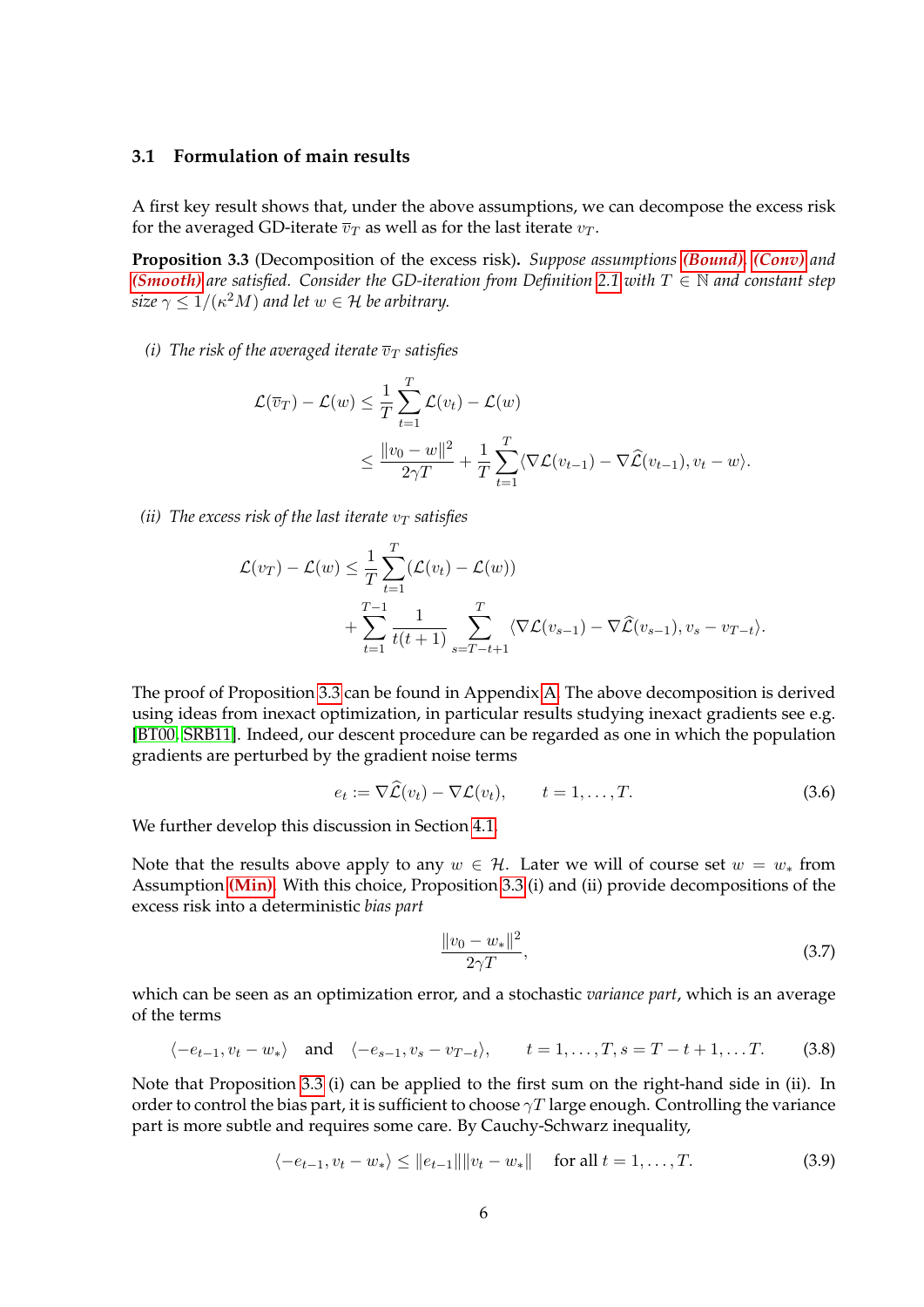A similar estimate holds for the terms  $\langle -e_{s-1}, v_s - v_{T-t} \rangle$ ,  $s = T - t + 1, \ldots T$ . This shows that in order to upper bound the excess risk of the average gradient iteration it is sufficient to solve two problems:

- 1. Bound the *gradient noise* terms  $e_{t-1} = \nabla \hat{\mathcal{L}}(v_{t-1}) \nabla \mathcal{L}(v_{t-1})$  in norm;
- 2. Bound the *gradient path*  $(v_t)_{t\geq0}$  in a ball around  $w_*$ .

Starting from this observation, in Proposition [4.4,](#page-11-0) we state a general gradient concentration result which, for fixed  $R > 0$ , allows to derive

<span id="page-6-0"></span>
$$
\sup_{\|v\| \le R} \|\nabla \mathcal{L}(v) - \nabla \widehat{\mathcal{L}}(v)\| \le 20\kappa^2 R(L+M)\sqrt{\frac{\log(4/\delta)}{n}}\tag{3.10}
$$

with high probability in  $\delta$  when n is sufficiently large. If we could prove that the gradient path  $(v_t)_{t\geq0}$  stays bounded, this would allow to control the gradient noise terms. However, the result in Equation [\(3.10\)](#page-6-0) itself is not enough to directly derive a bound for the gradient path. Indeed, in Proposition [4.6,](#page-12-0) we show how gradient concentration can be used to inductively prove that with high probability  $||v_t - w_*||$  stays bounded by  $R = \max\{1, 3||w_*||\}$  for  $t \leq T$  sufficiently large. Importantly, gradient concentration thereby allows to control the generalization error of the excess risk and the deviation of the gradient path at the same time. This makes this proof technique particularly appealing comparative to other approaches in the literature, see the discussion in Sections [3.2](#page-7-0) and [4.](#page-9-0) Taken together, the arguments above are sufficient to prove sharp rates for the excess risk.

<span id="page-6-1"></span>**Theorem 3.4** (Excess Risk)**.** *Suppose Assumptions [\(Bound\)](#page-2-0), [\(Conv\)](#page-3-0), [\(Lip\)](#page-3-0), [\(Smooth\)](#page-3-2) and [\(Min\)](#page-2-2) are* satisfied. Let  $v_0=0$ ,  $T\geq 3$  and choose a constant step size  $\gamma\leq \min\{1/(\kappa^2M),1\}$  in the GD-iteration *from Definition* [2.1.](#page-2-3) *Then for any*  $\delta \in (0, 1]$ *, such that* 

<span id="page-6-2"></span>
$$
\sqrt{n} \ge \max\{1, 90\gamma T\kappa^2(1+\kappa L)(M+L)\}\sqrt{\log(4/\delta)},\tag{3.11}
$$

*the averaged iterate*  $\overline{v}_T$  *and the last iterate*  $v_T$  *satisfy with probability at least*  $1 - \delta$ *,* 

$$
\mathcal{L}(\overline{v}_T) - \mathcal{L}(w_*) \le \frac{\|w_*\|^2}{2\gamma T} + 180 \max\{1, \|w_*\|^2\} \kappa^2 (M + L) \sqrt{\frac{\log(4/\delta)}{n}},
$$
  

$$
\mathcal{L}(v_T) - \mathcal{L}(w_*) \le \frac{\|w_*\|^2}{2\gamma T} + 425 \max\{1, \|w_*\|^2\} \kappa^2 (M + L) \log(T) \sqrt{\frac{\log(4/\delta)}{n}}.
$$

In particular, setting  $\gamma T = \sqrt{n}/(90\kappa^2(1+\kappa L)(M+L)\sqrt{\log(4/\delta)})$  yields

$$
\mathcal{L}(\overline{v}_T) - \mathcal{L}(w_*) \le 225 \max\{1, \|w_*\|^2\} \kappa^2 (1 + \kappa L)(M + L) \sqrt{\frac{\log(4/\delta)}{n}},
$$
  

$$
\mathcal{L}(v_T) - \mathcal{L}(w_*) \le 470 \max\{1, \|w_*\|^2\} \kappa^2 (1 + \kappa L)(M + L) \log(T) \sqrt{\frac{\log(4/\delta)}{n}}.
$$

The proof of Theorem [3.4](#page-6-1) is in Appendix [A.](#page-21-0) Here, we comment on the above result. The gradient concentration inequality allows to derive an explicit estimate for the variance. As expected, the latter improves as the number of samples increases, but interestingly it stays bounded, provided that  $\gamma T$  is not too large, see Equation [\(3.11\)](#page-6-2). Optimizing the choice of  $\gamma T$  leads to the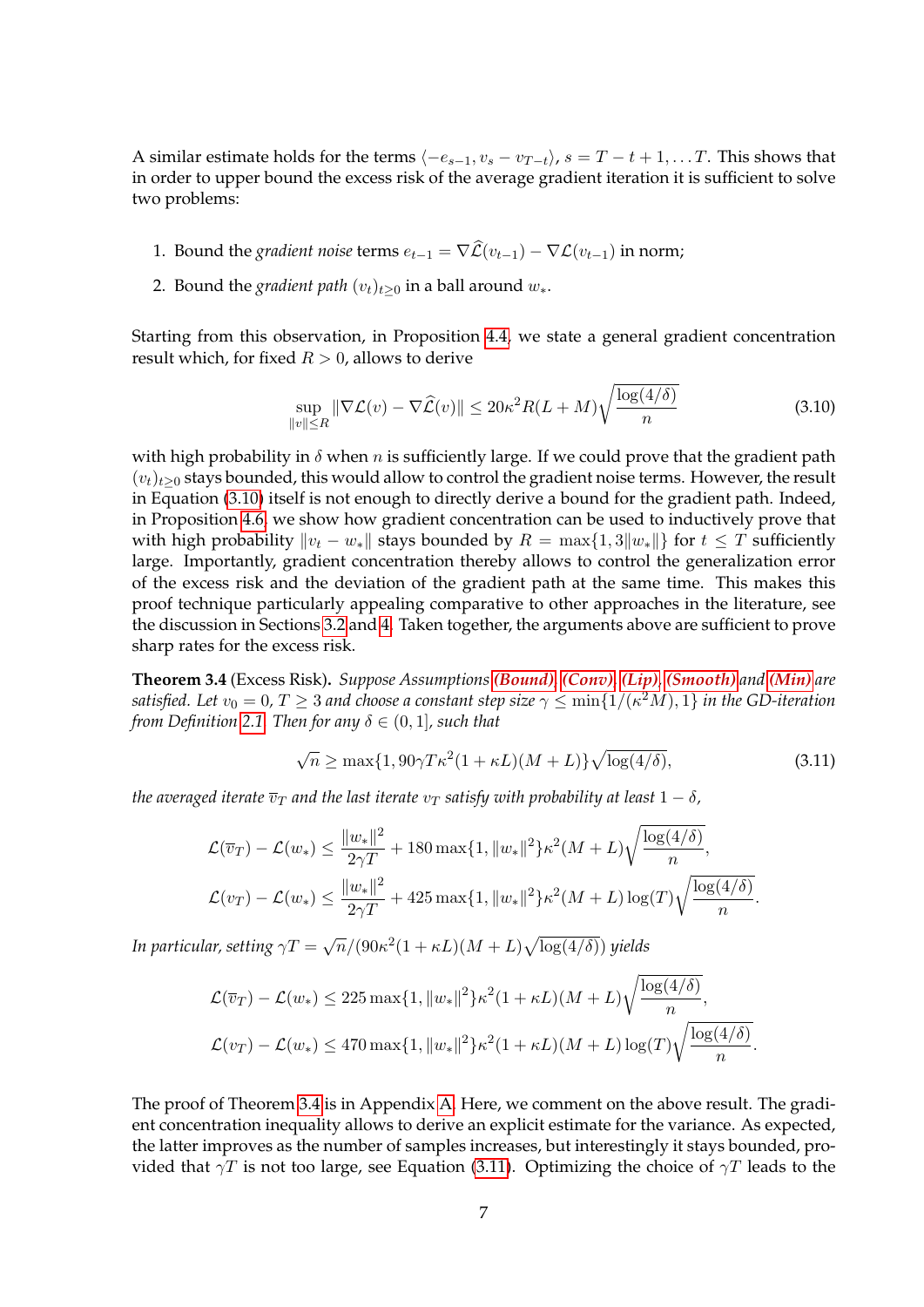final excess risk bound. Such an estimate is sharp in the sense that it matches the best available bounds for other estimation schemes based on empirical risk minimization with  $\ell_2$  penalties, see e.g. [\[SSBD14,](#page-17-1) [SC08\]](#page-17-11) and references therein. We note that the average and last iterates have essentially the same performance, up to constants and logarithmic terms.

It is worth noting that a number of different choices for the stopping time T and the step size  $\gamma$ are possible, as long as their product stays constant. Assuming that  $\kappa$  from **[\(Bound\)](#page-2-0)** is known, the user may choose the step size  $\gamma$  a priori when M from **[\(Smooth\)](#page-3-2)** is known, see Example [3.2](#page-4-1) (a), (b), (c). When M depends on the bound  $R = \max\{1, 3||w_*||\}$ , see Proposition [4.6,](#page-12-0) the choice of  $\gamma$  must be adapted to the norm of the minimizer  $w_{*}$ , see e.g. Example [3.2](#page-4-1) (d) and the discussion in Remark [3.1.](#page-4-0) In this sense, it is indeed the product  $\gamma T$  that plays the role of a regularization parameter, see also Figure [1](#page-14-0) in Section [5.](#page-13-0)

The excess risk bound in the above theorem matches the best bound for least squares, obtained with an ad hoc analysis [\[YCR07,](#page-18-1) [RYW14\]](#page-17-4). The obtained bound improves the results obtained in [\[LRZ16\]](#page-16-6) and recovers the results in [\[LHT21\]](#page-16-8) in a special case. Indeed, these latter results are more general and allow to derive fast rates, however this generality is payed in terms of a considerably more complex analysis. In particular, our analysis allows to get explicit constants and keep the step size constant. More importantly, the proof we consider follows a different path, highlighting the connection to inexact optimization. We further develop this point of view next.

#### <span id="page-7-0"></span>**3.2 Discussion of related work**

**Comparison to the classical approach.** In order to better locate our work in the machine learning and statistical literature, we compare it with the most important related line of research.

In particular, we contrast our approach with the one typically used to study learning with gradient descent and general loss functions. We briefly review this latter and more classical approach. The following decomposition is often considered to decompose the excess risk at  $v_t$ :

$$
\mathcal{L}(v_t) - \mathcal{L}(w_*) = \underbrace{\mathcal{L}(v_t) - \widehat{\mathcal{L}}(v_t)}_{=(\text{I})} + \underbrace{\widehat{\mathcal{L}}(v_t) - \widehat{\mathcal{L}}(w_*)}_{=(\text{II})} + \underbrace{\widehat{\mathcal{L}}(w_*) - \mathcal{L}(w_*)}_{=(\text{III})},
$$
\n(3.12)

see e.g. [\[SSBD14,](#page-17-1) [BB11\]](#page-15-9). The second term in the decomposition can be seen as an optimization error and treated by deterministic results from "*exact*" optimization. The first and last terms are stochastic and are bounded using probabilistic tools. In particular, the first term, often called generalization error, needs some care. The two more common approaches are based on stability, see e.g. [\[BE02,](#page-15-5) [CJY18\]](#page-15-6), or empirical process theory [\[BLM13\]](#page-15-10), [\[SC08\]](#page-17-11). Indeed this latter approach is the one considered in [\[LRZ16,](#page-16-6) [LHT21\]](#page-16-8). In this case, the key quantity is the empirical process defined as,

<span id="page-7-1"></span>
$$
\sup_{\|v\| \le R} |\widehat{\mathcal{L}}(v) - \mathcal{L}(v)|. \tag{3.13}
$$

To study the latter, a main complication is that the iterates norm/path needs be bounded almost surely, and indeed this is a delicate point, as discussed in detail in Section [4.2.](#page-10-0) In our approach, gradient concentration allows to find a sharp bound on the gradient path *and at the same time* to directly derive an excess risk bound, avoiding the decomposition in [\(3.12\)](#page-7-1) and further empirical process bounds.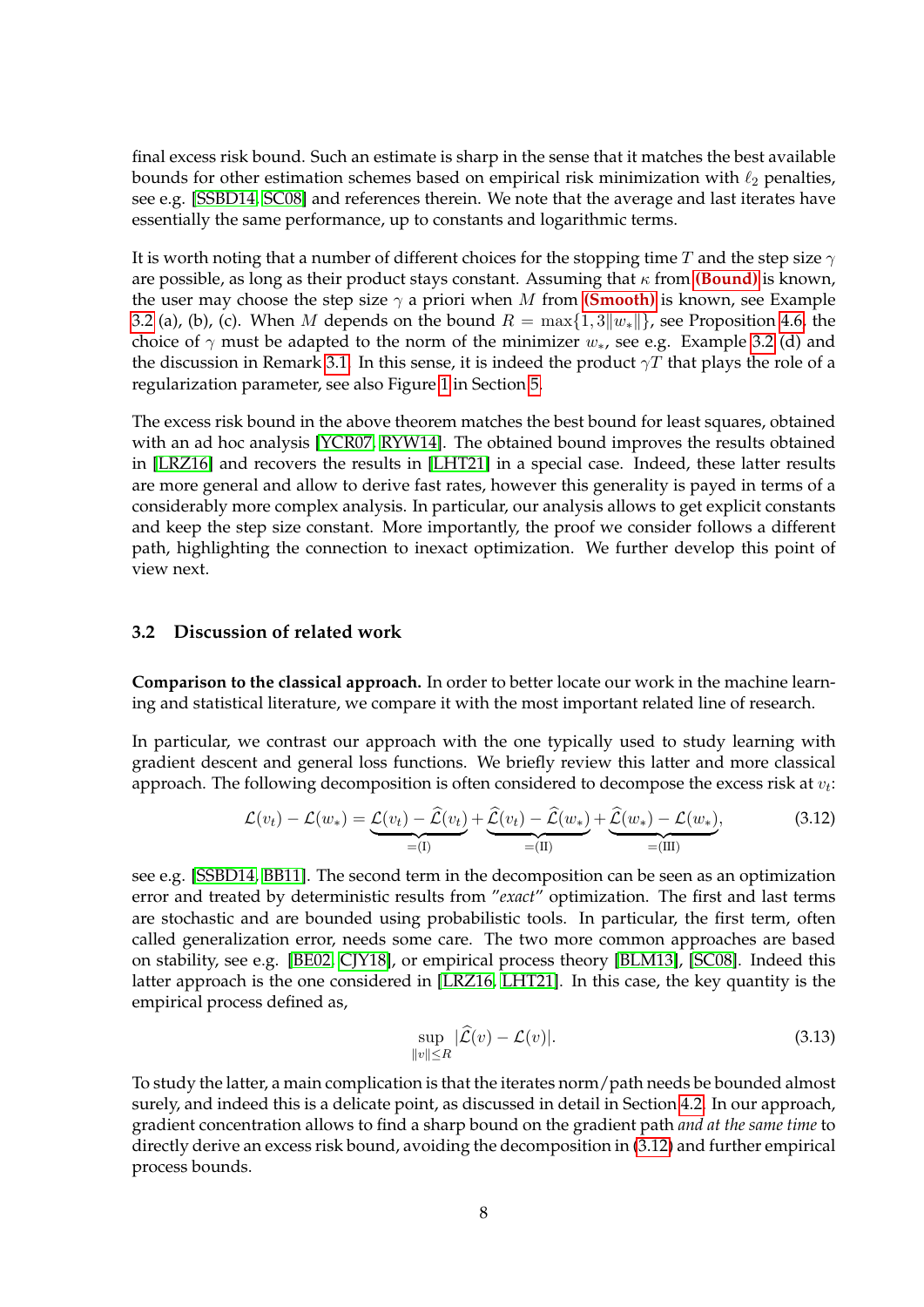**Inexact optimisation and gradient concentration.** We are not the first to employ tools from inexact optimisation to treat learning problems, see [\[BWY17\]](#page-15-11) and [\[YWW19\]](#page-18-0). A similar decomposition as in Proposition [3.3](#page-5-0) together with a peeling argument instead of gradient concentration is used in [\[YWW19\]](#page-18-0). The authors, however, derive a bound for a "conditional excess risk". More specifically, the risk is the conditional expectation, conditioned on the covariates, and is thus still a random quantity. The minimizer considered is the minimizer with respect to this random risk and therefore is a random quantity too. Additionally, their analysis requires strong convexity of the conditional risk with respect to the empirical norm. Our approach allows to overcome these two restrictions.

Also gradient concentration has been considered before, see e.g. [\[HI18,](#page-16-12) [PSBR18\]](#page-17-12). In particular, in [\[HI18\]](#page-16-12) an analysis is developed under the assumption that minimization of the risk is constrained over a closed, convex and bounded set  $\mathcal{W}\subset\mathbb{R}^d$ , effectively considering an explicit regularization. During their gradient iteration, a projection step is then considered to enforce such a constraint. As a consequence the dimension d and the diameter of  $W$  appear as key quantities that determine the error behavior of their algorithm. The same is essentially true for [\[PSBR18\]](#page-17-12). In comparison, our analysis is dimension free. More importantly, however, we do not consider any constraint, hence considering implicit, rather than explicit, regularization. Also, from a technical point of view this is a key difference. As we discuss in Section [4.2](#page-10-0) bounding the gradient path is required, in the absence of explicit constraints. The main contribution of our paper, as we see it, is to show that the combination of optimisation and concentration of measure techniques presented allow to seamlessly control the excess risk and the length of the gradient path at the same time, whereas in other analyses, e.g. [\[LHT21\]](#page-16-8), these two tasks have to be separated and are much more involved.

Finally, we discuss in detail the results in [\[GDG20\]](#page-16-10), of which we had not been aware after finishing this work and are closely related. Indeed, also in this paper inexact optimization and gradient concentration are combined, albeit in a different way. In Theorem G.1., the authors consider stochastic gradient descent for a convex and smooth objective function on  $\mathbb{R}^d$ , notably also on an unbounded domain. For their analysis, they introduce clipped versions of the stochastic gradients. They also borrow a decomposition of the excess risk from inexact optimization, although a different one. In particular, it is not straightforward that their decomposition would also yield results for the last gradient iteration. In a second step, they then use the conditional independence of gradient batches and a Bernstein-type inequality for Martingale differences to derive concentration for several terms involving gradient noise terms. In comparison, instead of concentration based on individual batches, we use the full empirical gradients together with a uniform concentration result based on Rademacher complexities of Hilbert space valued function classes, see Section [4.2.](#page-10-0) On the one hand, our setting is more general, since we consider a Hilbert space instead of  $\mathbb{R}^d$ . On the other hand, [\[GDG20\]](#page-16-10) are notably able to forgo property **[\(R-Lip\)](#page-4-2)**, i.e. their gradients can be unbounded. This is the main aspect of their analysis. As a consequence their result is tailored to this setting and does not contain ours as a special case. In particular, with property (**R-Lip**), even on  $\mathbb{R}^d$ , our result is much sharper. We avoid an additional log-factor and, more importantly, we are able to freely choose a large, fixed step size  $\gamma > 0$ . In Theorem G.1. of [\[GDG20\]](#page-16-10), the step size has to depend both on the number of iterations and the high probability guarantee of the result. Further, our results in Theorem [3.4](#page-6-1) are particularly sharp with explicit constants and one clear regularization parameter,  $\gamma T$ , that can, in principle, be chosen via sample splitting and early stopping. Conversely, in order to control the unbounded gradients [\[GDG20\]](#page-16-10) have to introduce two additional hyperparameters: the gradient clipping threshold  $\lambda$  and the batch size m. In their analysis, both of these have to be chosen in dependence of the true minimizer. In particular, the clipping threshold  $\lambda$ de facto regularizes the problem based on a priori knowledge of the true solution, very much in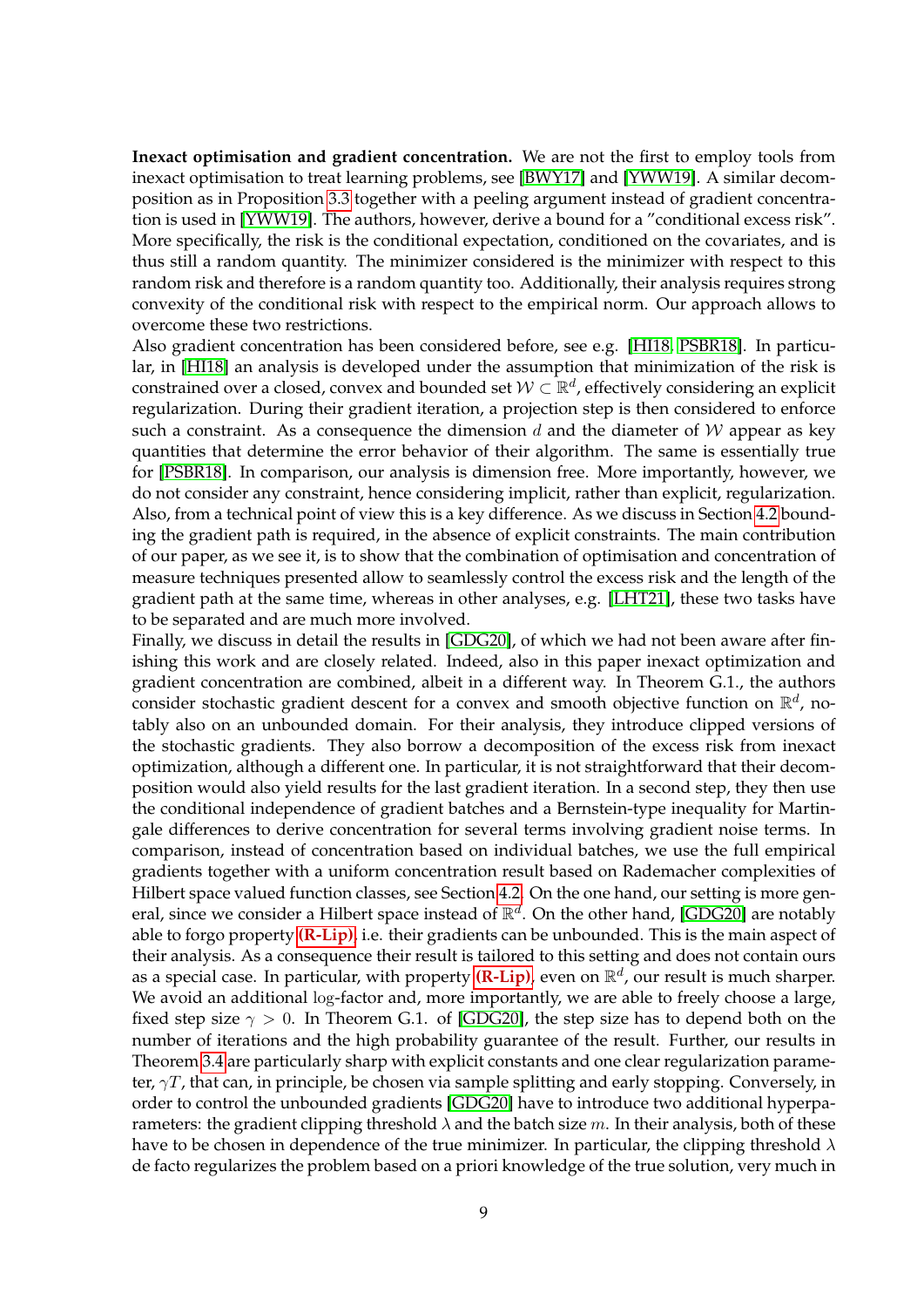the way as a bounded domain would. Developing these observations is indeed an interesting venue for further research.

**Last iterate vs. averaged iterates convergence.** Finally, we compare our results to other high probability bounds for gradient descent. High probability bounds for both last iterate and (tail- )averaged gradient convergence with constant stepsize for least squares regression in Hilbert spaces are well established. Indeed, the former follows from [\[BM18,](#page-15-3) [LRRC20\]](#page-16-13) as gradient descent belongs to the broader class of spectral regularisation methods. Note that this also is well known in the context of inverse problems, see e.g. [\[EHN96\]](#page-16-2). As observed in [\[MNR19\]](#page-17-5), also average gradient descent can be cast and analyzed in the spectral filtering framework. Indeed, average and last iterates can be seen to share essentially the same excess risk bound. However, the proof is heavily tailored to least squares. Compared to these results, for smooth losses, we establish a high probability bound of order  $\mathcal{O}(1/\gamma T)$  for uniform averaging and  $\mathcal{O}(\log(T)/\gamma T)$ for last iterate GD, for any n sufficiently large, with *constant* stepsize, only worse by a factor of  $log(T)$ . We note that, it was shown in [\[HLPR19\]](#page-16-14) that the  $log(T)$  factor is in fact necessary for Lipschitz functions for last iterate SGD and GD with *decaying* stepsizes. Indeed, the authors √ derive a sharp high probability bound of order  $\mathcal{O}(\log(T)/\sqrt{T})$  for last iterate (S)GD, while uniform averaging achieves a faster rate of  $\mathcal{O}(1/\sqrt{T})$ . Notably, this work even shows the stronger statement: Any convex combination of the last k iterates must incur a  $\log(T/k)$  factor. Finally, we note that [\[LRZ16\]](#page-16-6) derive finite sample bounds for subgradient descent for convex losses, considering the last iterate. In this work, early stopping gives a suboptimal rate, with decaying stepsize and also an additional logarithmic factor. This vanishes under additional differentiability and smoothness for constant stepsize.

### <span id="page-9-0"></span>**4 From inexact optimization to learning**

In this section, we further discuss the important elements of the proof. The alternative error decomposition we presented in Proposition [3.3](#page-5-0) follows from taking the point of view of optimization with inexact gradients [\[BT00\]](#page-15-7). The idea is to consider an ideal GD-iteration subject to noise, i.e.

$$
v_{t+1} = v_t - \gamma(\nabla \mathcal{L}(v_t) + e_t) \qquad t = 0, 1, 2, ..., \qquad (4.1)
$$

where, the  $(e_t)_{t\geq0}$  are gradient noise terms. In Equation [\(4.1\)](#page-9-2), very general choices for  $e_t$  may be considered. Clearly, in our setting, we have

<span id="page-9-2"></span>
$$
e_t = \nabla \mathcal{L}(v_t) - \nabla \mathcal{L}(v_t) \qquad t = 0, 1, 2, \dots
$$
 (4.2)

From this perspective, the empirical GD-iteration can be seen as performing gradient descent directly on the *population* risk, however, the gradient is corrupted with noise and convergence has to be balanced out with a control of the stability of the iterates. Next, we see how these ideas can be applied to the learning problem.

#### <span id="page-9-1"></span>**4.1 Inexact gradient descent**

From the point of view discussed above, it becomes essential to relate both the risk and the norm of a fixed GD-iteration to the gradient noise. In the following, we provide two technical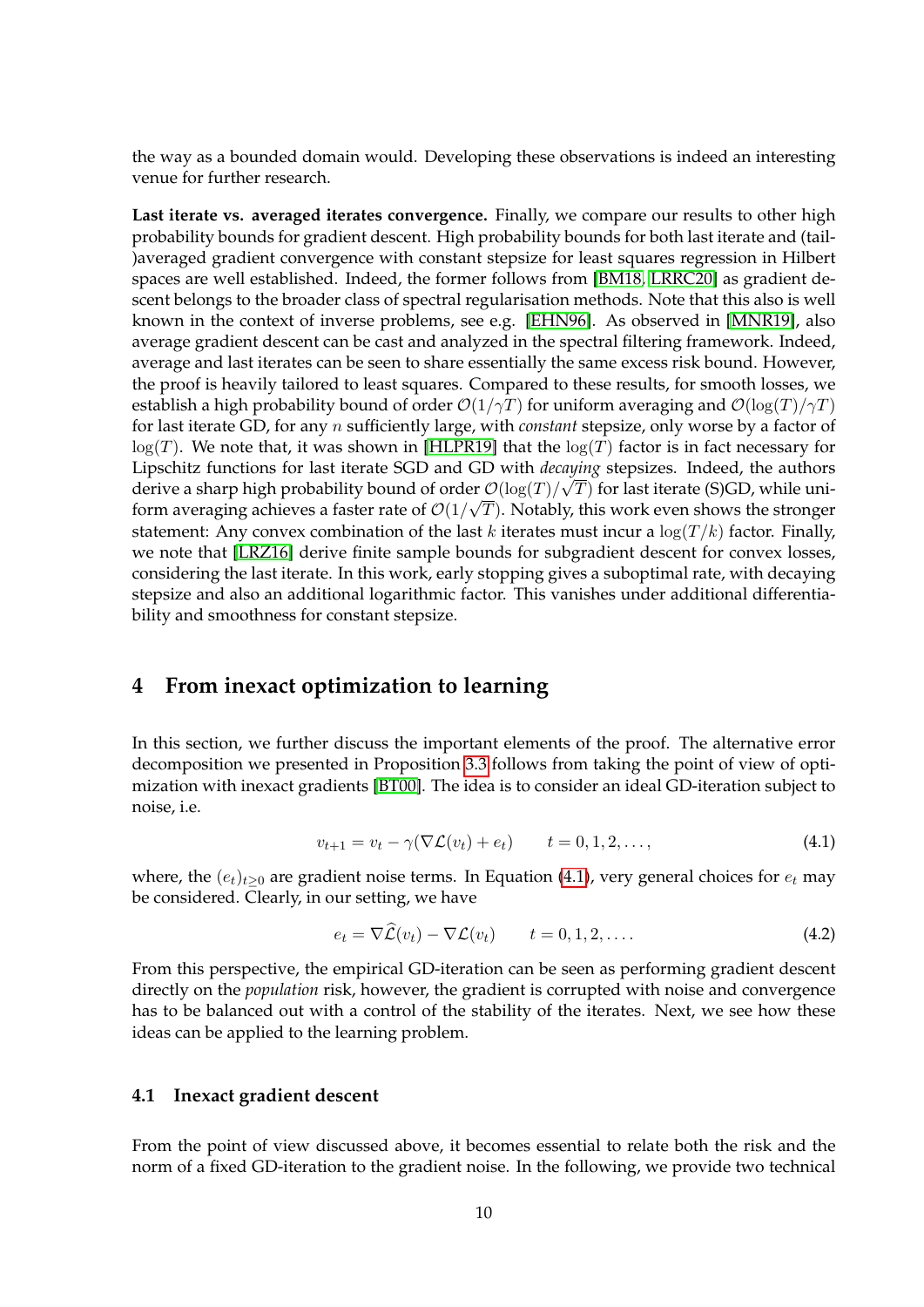Lemmas, which do exactly that. Both results could also be formulated for general gradient noise terms  $(e_t)_{t\geq0}$ . For the sake of simplicity, however, we opt for the more explicit formulation in terms of the gradients. The proofs are based on entirely deterministic arguments and can be found in Appendix [B.](#page-23-0)

<span id="page-10-1"></span>**Lemma 4.1** (Inexact gradient descent: Risk)**.** *Suppose assumptions [\(Bound\)](#page-2-0), [\(Conv\)](#page-3-0), and [\(Smooth\)](#page-3-2)* are satisfied. Consider the GD-iteration from Definition [2.1](#page-2-3) with constant step size  $\gamma \leq 1/(\kappa^2 M)$  and *let*  $w \in H$ *. Then, for any*  $t \geq 1$ *, the risk of the iterate*  $v_t$  *satisfies* 

$$
\mathcal{L}(v_t) - \mathcal{L}(w) \leq \frac{1}{2\gamma} (\|v_{t-1} - w\|^2 - \|v_t - w\|^2) + \langle \nabla \mathcal{L}(v_{t-1}) - \nabla \widehat{\mathcal{L}}(v_{t-1}), v_t - w \rangle.
$$

Lemma [4.1](#page-10-1) is the key component to obtain the decomposition of the excess risk in Proposition [3.3](#page-5-0) for the averaged GD-iteration. This *online to batch conversion* easily follows by exploiting the convexity of the population risk **[\(R-Conv\)](#page-4-2)**.

The next Lemma is crucial in providing a high probability guarantee for the boundedness of the gradient path in Proposition [4.6,](#page-12-0) which is necessary to apply gradient concentration to the decomposition of the excess risk in Proposition [3.3.](#page-5-0)

<span id="page-10-2"></span>**Lemma 4.2** (Inexact gradient descent: Gradient path)**.** *Suppose assumptions [\(Bound\)](#page-2-0), [\(Conv\)](#page-3-0), [\(Lip\)](#page-3-0)*, *[\(Smooth\)](#page-3-2)* and *[\(Min\)](#page-2-2)* are satisfied and choose a constant step size  $\gamma \le \min\{1/(\kappa^2M), 1\}$  *in Definition* [2.1.](#page-2-3) Then, for any  $t \geq 0$  the norm of the GD-iterate  $v_{t+1}$  is recursively bounded by

$$
||v_{t+1} - w_*||^2 \le ||v_0 - w_*||^2
$$
  
+ 
$$
2\gamma \sum_{s=0}^t \left( \langle \nabla \mathcal{L}(v_s) - \nabla \widehat{\mathcal{L}}(v_s), v_s - w_* \rangle + \kappa L ||\nabla \mathcal{L}(v_s) - \nabla \widehat{\mathcal{L}}(v_s) || \right).
$$

Assuming that for some fixed  $R > 0$ ,  $||v_s - w_*|| \leq R$  for all  $s \leq t$ , Lemma [4.2](#page-10-2) guarantees that

$$
||v_{t+1} - w_*||^2 \le ||v_0 - w_*||^2 + 2\gamma (R + \kappa L) \sum_{s=1}^t ||\nabla \mathcal{L}(v_s) - \nabla \widehat{\mathcal{L}}(v_s) ||,
$$
\n(4.3)

which, in combination with gradient concentration, allows for an inductive bound on  $||v_{t+1}||$ . Summarizing, Lemma [4.1](#page-10-1) and Lemma [4.2](#page-10-2) can be regarded as tools to study our learning problem using gradient concentration directly.

#### <span id="page-10-0"></span>**4.2 Gradient concentration**

In this section, we discuss how the gradient concentration inequality in Equation [\(3.10\)](#page-6-0) is derived using results in [\[FSS18\]](#page-16-9). We use a gradient concentration result which is expressed in terms of the Rademacher complexity of a function class defined by the gradients  $w \mapsto \nabla \mathcal{L}(w)$ with

$$
\nabla \mathcal{L}(w) = \int \ell'(y, \langle x, w \rangle) x \, \mathbb{P}_{(X,Y)}(d(x,y)), \qquad w \in \mathcal{H}.
$$
 (4.4)

Since the gradients above are elements of the Hilbert space  $H$ , the notion of Rademacher complexities has to be stated for Hilbert space-valued function classes, see [\[Mau16\]](#page-17-13).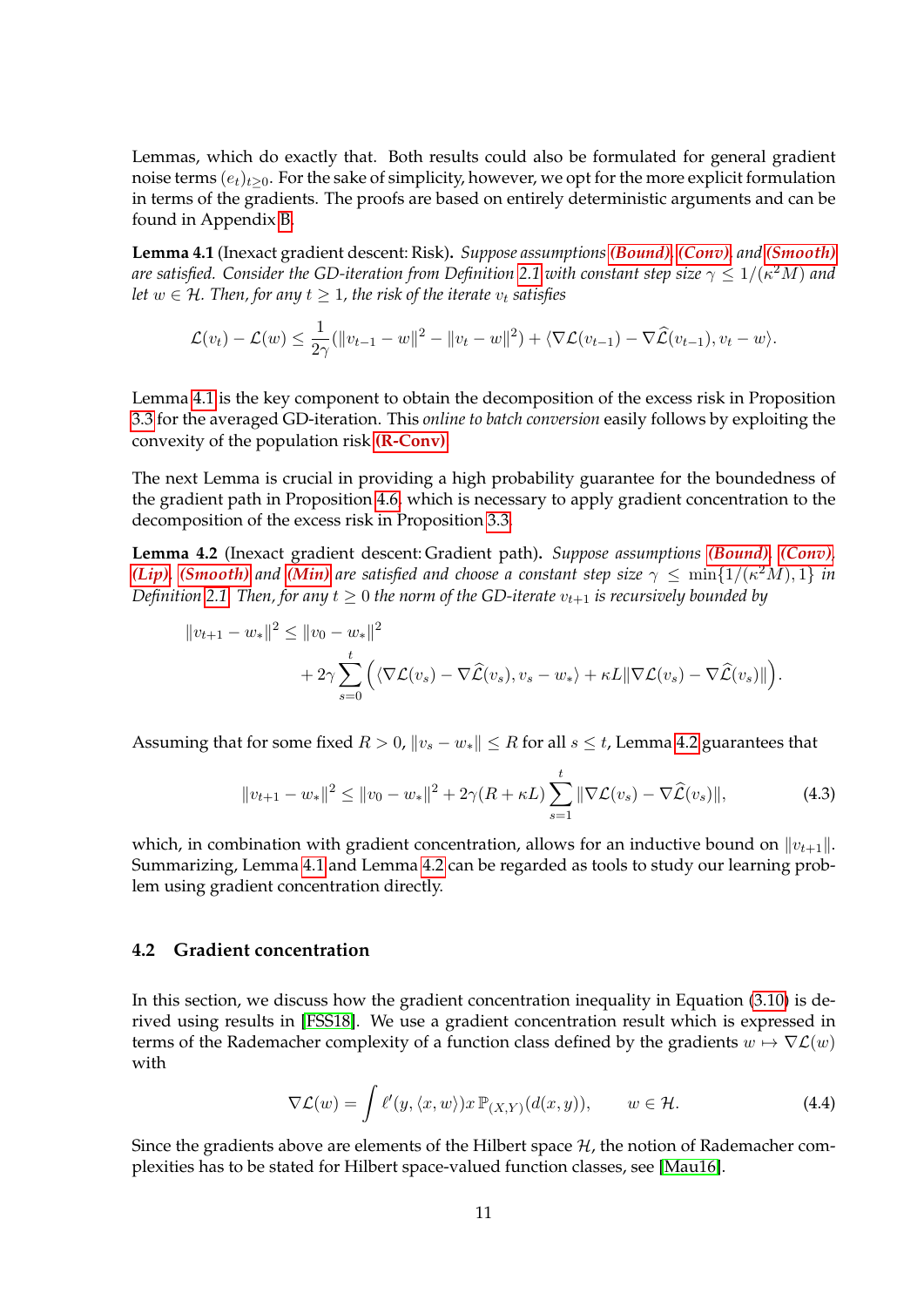**Definition 4.3** (Rademacher complexities). Let  $(H, \|\cdot\|)$  be a real, separable Hilbert space. Further, *let G be a class of maps*  $g: \mathcal{Z} \to \mathcal{H}$  *and*  $Z = (Z_1, \ldots, Z_n) \in \mathcal{Z}^n$  *be a vector of i.i.d. random variables. We define the* empirical *and* population *Rademacher complexities of* G *by*

$$
\widehat{\mathcal{R}}_n(\mathcal{G}) := \mathbb{E}_{\varepsilon} \Big[ \sup_{g \in \mathcal{G}} \Big\| \frac{1}{n} \sum_{j=1}^n \varepsilon_j g(Z_j) \Big\| \Big] \qquad \text{and} \qquad \mathcal{R}_n(\mathcal{G}) := \mathbb{E}_{Z} \big[ \widehat{\mathcal{R}}(\mathcal{G}) \big] \tag{4.5}
$$

*respectively, where*  $\varepsilon = (\varepsilon_1, ..., \varepsilon_n) \in \{-1, +1\}^n$  is a vector of i.i.d. Rademacher random variables *independent of* Z*.*

In our setting, we consider  $(Z_1, \ldots, Z_n) = ((X_1, Y_1), \ldots, (X_n, Y_n))$ . Fix some  $R > 0$  and consider the scalar function class

<span id="page-11-3"></span><span id="page-11-1"></span>
$$
\mathcal{F}_R := \{ f_v = \langle \cdot, v \rangle : ||v|| \le R \} \subset L^2(\mathbb{P}_X)
$$
\n(4.6)

and more importantly, the  $H$ -valued, composite function class

$$
\mathcal{G}_R := \nabla \ell \circ \mathcal{F}_R := \{ \mathcal{Y} \times \mathcal{H} \ni (x, y) \mapsto \ell'(y, f(x))x : f \in \mathcal{F}_R \}. \tag{4.7}
$$

Under **[\(Bound\)](#page-2-0)** and **[\(Lip\)](#page-3-0)**, we have

$$
G_R := \sup_{g \in \mathcal{G}_R} \|g\|_{\infty} = \sup_{f \in \mathcal{F}_R} \|\ell'(Y, f(X))X\|_{\infty} \le \kappa L,\tag{4.8}
$$

where  $\| \cdot \|_{\infty}$  denotes the  $\infty$ -norm on the underlying probability space  $(\Omega, \mathscr{F}, \mathbb{P})$ .

The gradient concentration result can now be formulated in terms of the empirical Rademacher complexity of  $\mathcal{G}_R$ .

<span id="page-11-0"></span>**Proposition 4.4** (Gradient concentration)**.** *Suppose assumption [\(Bound\)](#page-2-0) [\(Lip\)](#page-3-0) and [\(Smooth\)](#page-3-2) are satisfied and let*  $R > 0$ *. Then, for any*  $\delta > 0$ *,* 

$$
\sup_{\|v\| \le R} \|\nabla \mathcal{L}(v) - \nabla \widehat{\mathcal{L}}(v)\| \le 4\widehat{\mathcal{R}}_n(\mathcal{G}_R) + G_R \sqrt{\frac{2\log(4/\delta)}{n}} + G_R \frac{4\log(4/\delta)}{n}
$$

*with probability at least*  $1 - \delta$ *, where*  $G_R$  *is defined in Equation* [\(4.8\)](#page-11-1).

The proof of Proposition [4.4](#page-11-0) is stated in Appendix [B.](#page-25-0) To apply Proposition [4.4,](#page-11-0) we need to bound  $\widehat{\mathcal{R}}_n(\mathcal{G}_R)$ . This can be done relating the empirical Rademacher complexity of the composite function class  $\mathcal{G}_R$  back to the complexity of the scalar function class  $\mathcal{F}_R$ .

<span id="page-11-2"></span>**Lemma 4.5** (Bounds on the empirical Rademacher complexities)**.** *Fix* R > 0*. Then,*

- *(i) Under [\(Bound\)](#page-2-0), we have*  $\widehat{\mathcal{R}}(\mathcal{F}_R) \leq \frac{\kappa R}{\sqrt{n}}$  $\frac{\kappa}{\overline{n}}$ .
- *(ii) Under [\(Bound\)](#page-2-0), [\(Lip\)](#page-3-0) and [\(Smooth\)](#page-3-2), we have*

$$
\widehat{\mathcal{R}}(\mathcal{G}_R) \leq 2\sqrt{2} \Big( \frac{\kappa L}{\sqrt{n}} + \kappa M \widehat{\mathcal{R}}(\mathcal{F}_R) \Big) \leq \frac{2\sqrt{2}(\kappa L + \kappa^2 MR)}{\sqrt{n}}.
$$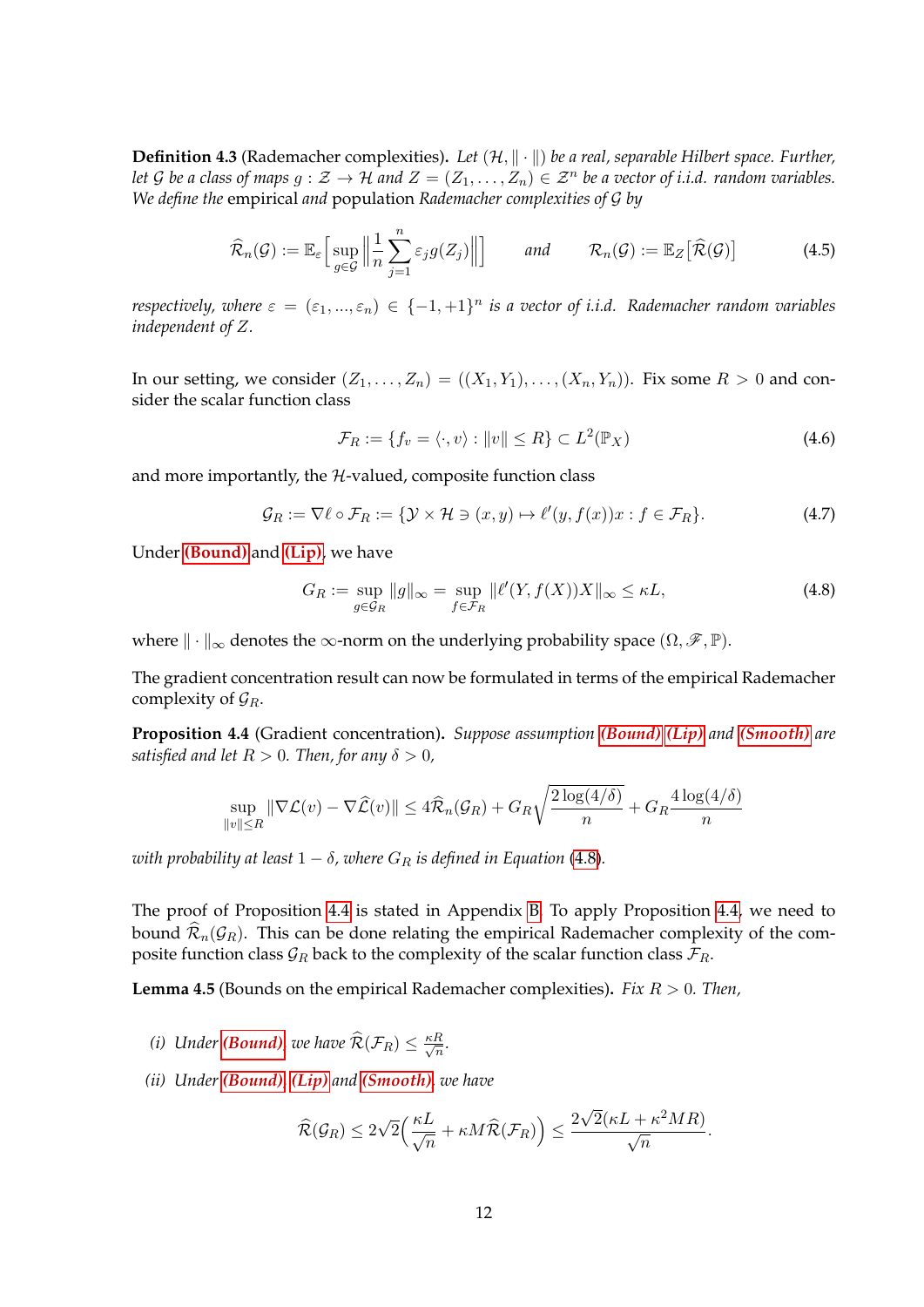Note that since the bounds in Lemma [4.5](#page-11-2) do not depend on the sample  $(X_1, Y_1), \ldots, (X_n, Y_n)$ , they also hold for the population Rademacher complexities. Lemma [4.5](#page-11-2) (i) is a classic result, which we restate for completeness. Lemma [4.5](#page-11-2) (ii) is more involved and requires combining a vector-contraction inequality from [\[Mau16\]](#page-17-13) with additional more classical contraction arguments to disentangle the concatenation in the function class  $\mathcal{G}_R$ . The proof of Lemma [4.5](#page-11-2) is stated in Appendix [B.](#page-23-1) Note that the arguments for both Proposition [4.4](#page-11-0) and Lemma [4.5](#page-11-2) are essentially contained in [\[FSS18\]](#page-16-9). Here, we provide a self-contained derivation for our setting.

Together with Lemma [4.2,](#page-10-2) the gradient concentration result provides an immediate high probability guarantee for the gradient path not to diverge too far from the minimizer  $w_*$ .

<span id="page-12-0"></span>**Proposition 4.6** (Bounded gradient path)**.** *Suppose assumptions [\(Bound\)](#page-2-0), [\(Conv\)](#page-3-0), [\(Lip\)](#page-3-0), [\(Smooth\)](#page-3-2)* and [\(Min\)](#page-2-2) are satisfied, set  $v_0=0$  and choose a constant step size  $\gamma\leq \min\{1/(\kappa^2M),1\}$  in Definition *[2.1.](#page-2-3) Fix*  $\delta \in (0, 1]$  *such that* 

<span id="page-12-1"></span>
$$
\sqrt{n} \ge \max\{1, 90\gamma T\kappa^2 (1 + \kappa L)(M + L)\} \sqrt{\log(4/\delta)}
$$
(4.9)

*and*  $R = \max\{1, 3||w_*||\}$ . Then, on the gradient concentration event from Proposition [4.4](#page-11-0) with proba*bility at least*  $1 - \delta$  *for the above choice of R, we have* 

$$
||v_t|| \le R
$$
 and  $||v_t - w_*|| \le \frac{2R}{3}$  for all  $t = 1, ..., T$ .

The proof of Proposition [4.6](#page-12-0) is stated in Appendix [B.](#page-25-1) In a learning setting, bounding the gradient path is essential to the analysis of gradient descent based estimation procedures. Either one has to guarantee its boundedness a priori, e.g. by projecting back onto a ball of known radius  $R > 0$  or making highly restrictive additional assumptions, see [\[LT18\]](#page-17-14), or one has to make usually involved arguments to guarantee its boundedness up to a sufficiently large iteration number, see e.g. [\[LHT21\]](#page-16-8) and [\[YWW19\]](#page-18-0). Our numerical illustration in Figure [5](#page-13-0) shows that from a practical perspective, such a boundedness result is indeed necessary to control the variance. Additionally, if the boundedness of the gradient path was already controlled by the optimization procedure for arbitrarily large iterations  $T$ , then the decomposition in Proposition [3.3](#page-5-0) together with our gradient concentration result in Proposition [4.4](#page-11-0) would guarantee that for  $T\to\infty$ , the deterministic bias part  $\|w_*\|^2/(2\gamma T)$  vanishes completely, while the stochastic variance part

$$
\frac{1}{T} \sum_{t=1}^{T} \langle \nabla \mathcal{L}(v_{t-1}) - \nabla \widehat{\mathcal{L}}(v_{t-1}), v_t - w_* \rangle \tag{4.10}
$$

would remain of order  $\sqrt{\log(4/\delta)/n}$  independently of T. This would suggest that for large  $T$  there is no tradeoff between reducing the bias of the estimation method and its variance anymore, which, in that form, should be surprising for learning, see discussion in [\[DSH20\]](#page-16-15). From this perspective, in order to analyze gradient descent for learning, it seems needed to establish a result like Proposition [4.6.](#page-12-0)

We compare our result in Proposition [4.6](#page-12-0) with the corresponding result in [\[LHT21\]](#page-16-8), which is the most recent in the literature. Under the *self-boundedness* assumption

$$
|\ell'(y,a)|^2 \lesssim \ell(y,a) + 1 \qquad \text{for all } y,a \in \mathbb{R},\tag{4.11}
$$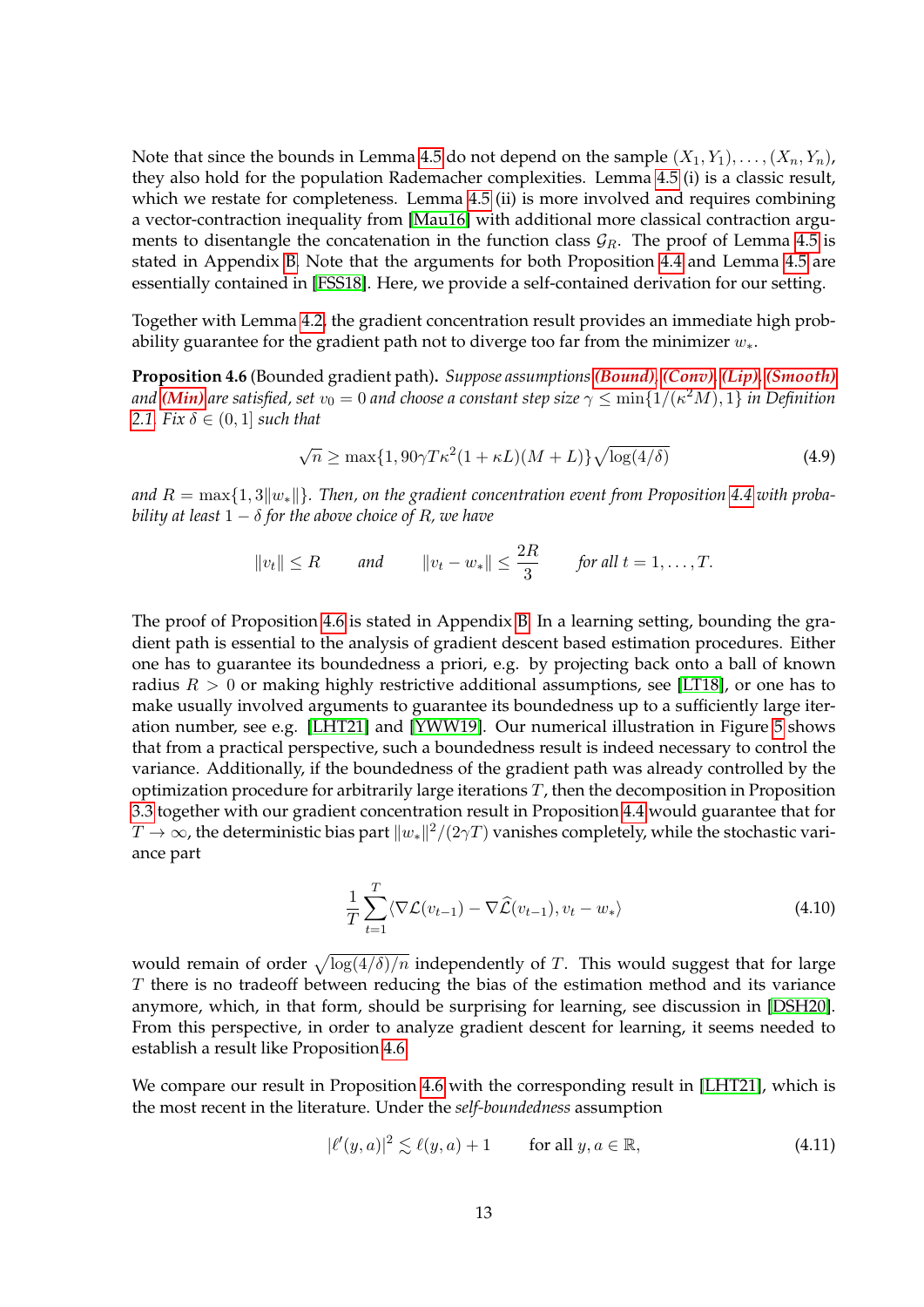they relate the stochastic gradient descent iteration  $v_t$  to the Tikhonov regularizer  $w_{\lambda}$ , whose norm can be controlled and obtain a uniform bound over  $t = 1, \ldots, T$  of the form

<span id="page-13-1"></span>
$$
||v_{t+1}||^2 \lesssim \sum_{s=1}^t \gamma_s \max\{0, \widehat{\mathcal{L}}(w_\lambda) - \widehat{\mathcal{L}}(v_s)\} + \log(2T/\delta)(||w_\lambda||^2 + 1)
$$
 (4.12)

with high probability in  $\delta$ . Later, the risk quantities in Equation [\(4.12\)](#page-13-1) are related to the approximation error of a kernel space, which guarantees that the stochastic gradient path is sufficiently bounded. For the bound in Equation [\(4.12\)](#page-13-1), [\[LHT21\]](#page-16-8) have to choose a decaying sequence of step sizes  $\gamma_t$  with  $\sum_{t=1}^T \gamma_t^2 < \infty$ . In comparison, the result in Proposition [4.6](#page-12-0) allows for a fixed step size  $\gamma > 0$ . Since sharp rates essentially require that  $\sum_{t=0}^{T} \gamma_t$  is of order  $\sqrt{n}$ , we may therefore stop the algorithm earlier. In this regard, our result is a little sharper. At the same time, the result in [\[LHT21\]](#page-16-8) is more general. In fact, under a capacity condition, the authors adapt the bound in Equation [\(4.12\)](#page-13-1) to allow for fast rates. However, both the proof of Equation [\(4.12\)](#page-13-1) and its adaptation to the capacity dependent setting are very involved and quite technical. In comparison, Proposition [4.6](#page-12-0) is an immediate corollary of Proposition [4.4.](#page-11-0) In particular, if under additional assumptions, a sharper concentration result for the gradients is possible, our proof technique would immediately translate this to the bound on the gradient path that is needed to guarantee this sharper rate for the excess risk. Indeed, we think these ideas can be fruitfully developed to get new improved results.

### <span id="page-13-0"></span>**5 Numerics**

In this section, we provide some empirical illustration to the effects described in Section [3](#page-3-0) and Section [4.](#page-9-0) In particular, we choose the logistic loss for regression from Example [3.2](#page-4-1) (b) and concentrate on two aspects: The (un)bounded gradient path for the averaged iterates and the interplay between step size and stopping time. Our experiments are conducted on synthetic data with  $d = 100$  dimensions, generated as follows: We set the covariance matrix  $\Sigma \in \mathbb{R}^{d \times d}$ as a diagonal matrix with entries  $\Sigma_{jj} = j^{-2}$ ,  $j = 1, \ldots, d$  and choose  $w_* = \Sigma e$ , with  $e =$  $(1,\ldots,1)^{\top}\in\mathbb{R}^d$ . We generate  $n_{\text{train}}=10,000$  training data, where the covariates  $X_j$  are drawn from a Gaussian distribution with zero mean and covariance  $\Sigma$ . For  $j = 1, \ldots, n_{\text{train}}$ , the labels follow the model  $Y_i = \langle X_i , w_* \rangle + \varepsilon_i$  with  $\varepsilon_i$  being standard Gaussian noise. Each experiment is repeated 100 times and we report the average.

Our first experiment illustrates the behavior of the path  $t \mapsto ||v_t - w_*||$  for  $t \in \{1, ..., 1000\}$  and  $\gamma = 1$ . As Proposition [4.6](#page-12-0) suggest, this path becomes unbounded if the number of iterations grows large.

In a second experiment, we choose a grid of step sizes  $\gamma \in \{2, ..., 10\}$  and stopping times  $T \in \{1, ..., 1000\}$  and report the average excess test risk with  $n_{test} = n_{train}/3$  test data. The result is presented in the right plot in Figure [1.](#page-14-0) As Theorem [3.4](#page-6-1) predicts, for fixed  $n_{\text{train}}$ , the performance of averaged GD remains roughly constant as  $\gamma \cdot T$  remains constant.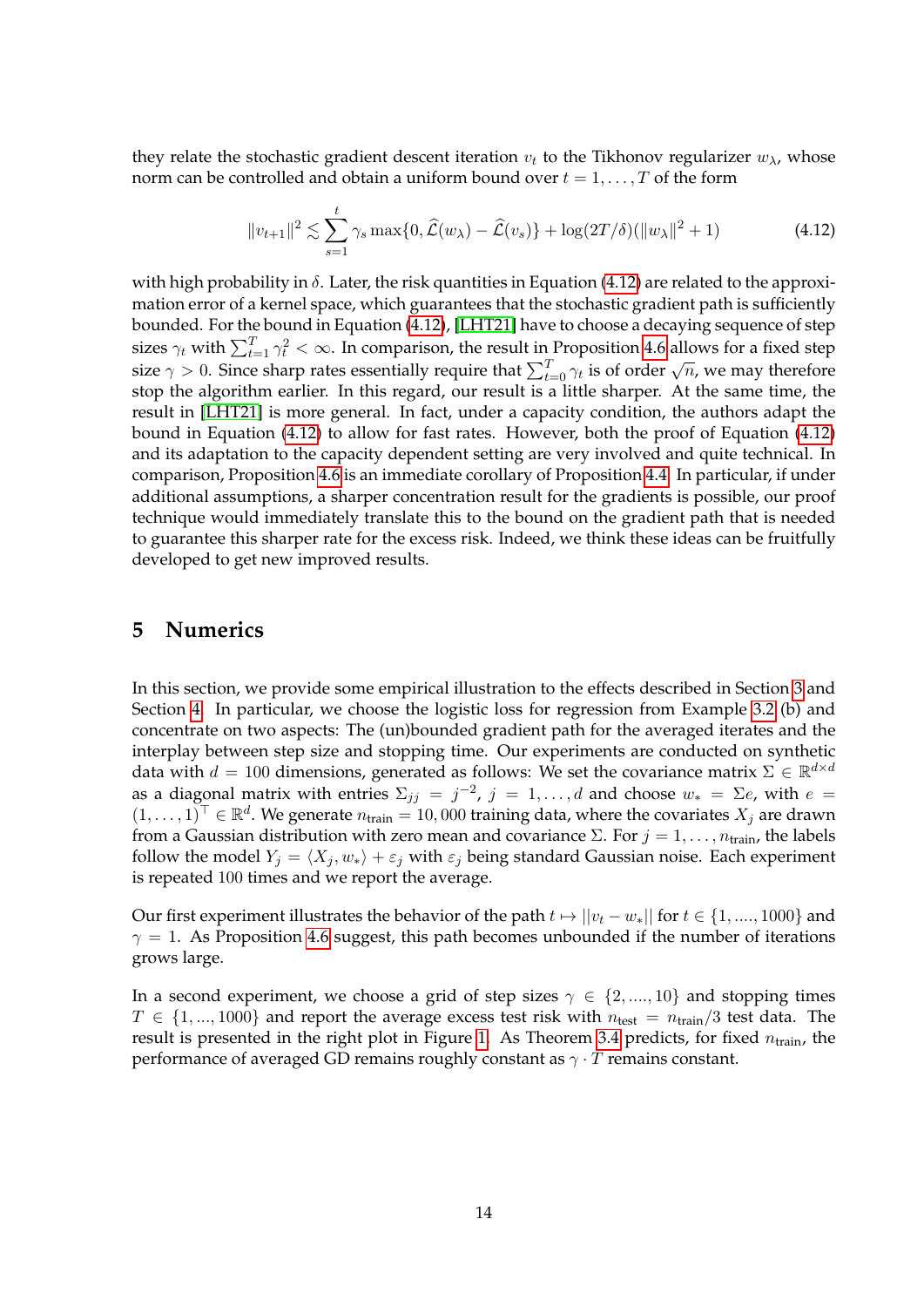

<span id="page-14-0"></span>Figure 1: Left: The gradient path becomes unbounded for a growing number of iterations. Right: Excess risk for logistic loss as a function of T and  $\gamma$  for averaged GD.

### **6 Conclusion**

In this paper, we studied implicit/iterative regularization for linear, possibly infinite dimensional, linear models, where the error cost is a convex, differentiable loss function. Our main contribution is a sharp high probability bound on the excess risk of the averaged and last iterate of batch gradient descent. We derive these results combining ideas and results from optimization and statistics. Indeed, we show how it is possible to leverage results from inexact optimization together with concentration inequalities for vector valued functions. The theoretical results are illustrated to see how the step size and the iteration number control the bias and the stability of the solution.

A number of research directions can further be developed. In our study we favored a simple analysis to illustrate the main ideas, and as a consequence our results are limited to a basic setting. Indeed, it would be interesting to develop the analysis we presented to get faster learning rates under further assumptions, for example considering capacity conditions or even finite dimensional models. Another possible research direction is to consider less regular loss functions, in particular dropping the differentiability assumption. Along similar lines it would be interesting to consider other form of implicit bias or non linear models. Finally, it would be interesting to consider other forms of optimization including stochastic and accelerated methods.

#### **Acknowledgements**

The authors would like to thank Silvia Villa and Francesco Orabona for useful discussions.

The research of B.S. has been partially funded by the Deutsche Forschungsgemeinschaft (DFG)- Project-ID 318763901 - SFB1294.

N.M. acknowledges funding by the Deutsche Forschungsgemeinschaft (DFG) under Excellence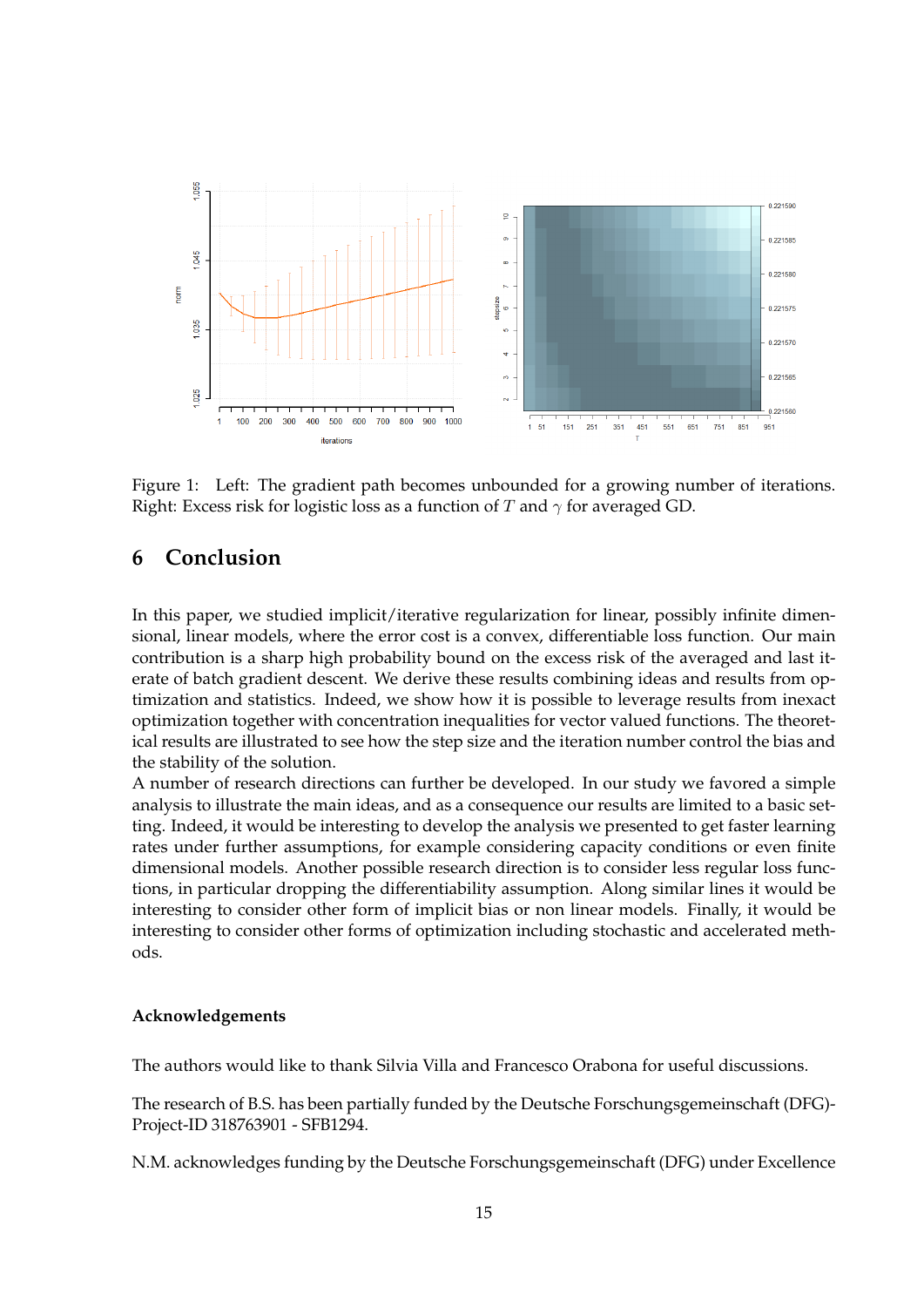Strategy *The Berlin Mathematics Research Center MATH+* (EXC-2046/1, project ID:390685689).

L.R. acknowledges support from the Center for Brains, Minds and Machines (CBMM), funded by NSF STC award CCF-1231216. L.R. also acknowledges the financial support of the European Research Council (grant SLING 819789), the AFOSR projects FA9550-18-1-7009, FA9550-17-1- 0390 and BAA-AFRL-AFOSR-2016-0007 (European Office of Aerospace Research and Development), and the EU H2020-MSCA-RISE project NoMADS - DLV-777826.

### **References**

- <span id="page-15-9"></span>[BB11] L. Bottou and O. Bousquet. The tradeoffs of large scale learning. In *Optimization for Machine Learning*, pages 351–368. MIT Press, 2011.
- <span id="page-15-5"></span>[BE02] Olivier Bousquet and André Elisseeff. Stability and generalization. *Journal of Machine Learning Research*, 2(Mar):499–526, 2002.
- <span id="page-15-0"></span>[BHR18] G. Blanchard, M. Hoffmann, and M. Reiß. Early stopping for statistical inverse problems via truncated SVD estimation. *Electronic Journal of Statistics*, 12(2):3204– 3231, 2018.
- <span id="page-15-4"></span>[BK16] G. Blanchard and N. Krämer. Convergence rates of kernel conjugate gradient for random design regression. *Analysis and Applications*, 14(06):763–794, 2016.
- <span id="page-15-10"></span>[BLM13] S. Boucheron, G. Lugosi, and P. Massart. *Concentration inequalities: A nonasymptotic theory of independence*. Oxford university press, 2013.
- <span id="page-15-12"></span>[BM02] P. L. Bartlett and S. Mendelson. Rademacher and Gaussian complexities: Risk bounds and structural results. *The Journal of Machine Learning Research*, 3:463–482, 2002.
- <span id="page-15-3"></span>[BM18] G. Blanchard and N. Mücke. Optimal rates for regularization of statistical inverse learning problems. *Foundations of Computational Mathematics*, 18:971–1013, 2018.
- <span id="page-15-2"></span>[BPR07] F. Bauer, S. Pereverzev, and L. Rosasco. On regularization algorithms in learning theory. *Journal of Complexity*, 23(1):52–72, 2007.
- <span id="page-15-7"></span>[BT00] D. P. Bertsekas and J. N. Tsitsiklis. Gradient convergence in gradient methods with errors. *SIAM Journal on Optimization*, 10(3):627–642, 2000.
- <span id="page-15-8"></span>[Bub15] S. Bubeck. Convex optimization: Algorithms and complexity. *Foundations and Trends in Machine Learning*, 8(3–4):231–357, 2015.
- <span id="page-15-11"></span>[BWY17] S. Balakrishnan, M.J. Wainwright, and B. Yu. Statistical guarantees for the em algorithm: From population to sample-based analysis. *The Annals of Statistics*, 45(1):77– 120, 2017.
- <span id="page-15-6"></span>[CJY18] Y Chen, C. Jin, and B. Yu. Stability and convergence trade-off of iterative optimization algorithms, 2018.
- <span id="page-15-1"></span>[CW21] A. Celisse and M. Wahl. Analyzing the discrepancy principle for kernelized spectral filter learning algorithms. *Journal of Machine Learning Research*, 22(76):1–59, 2021.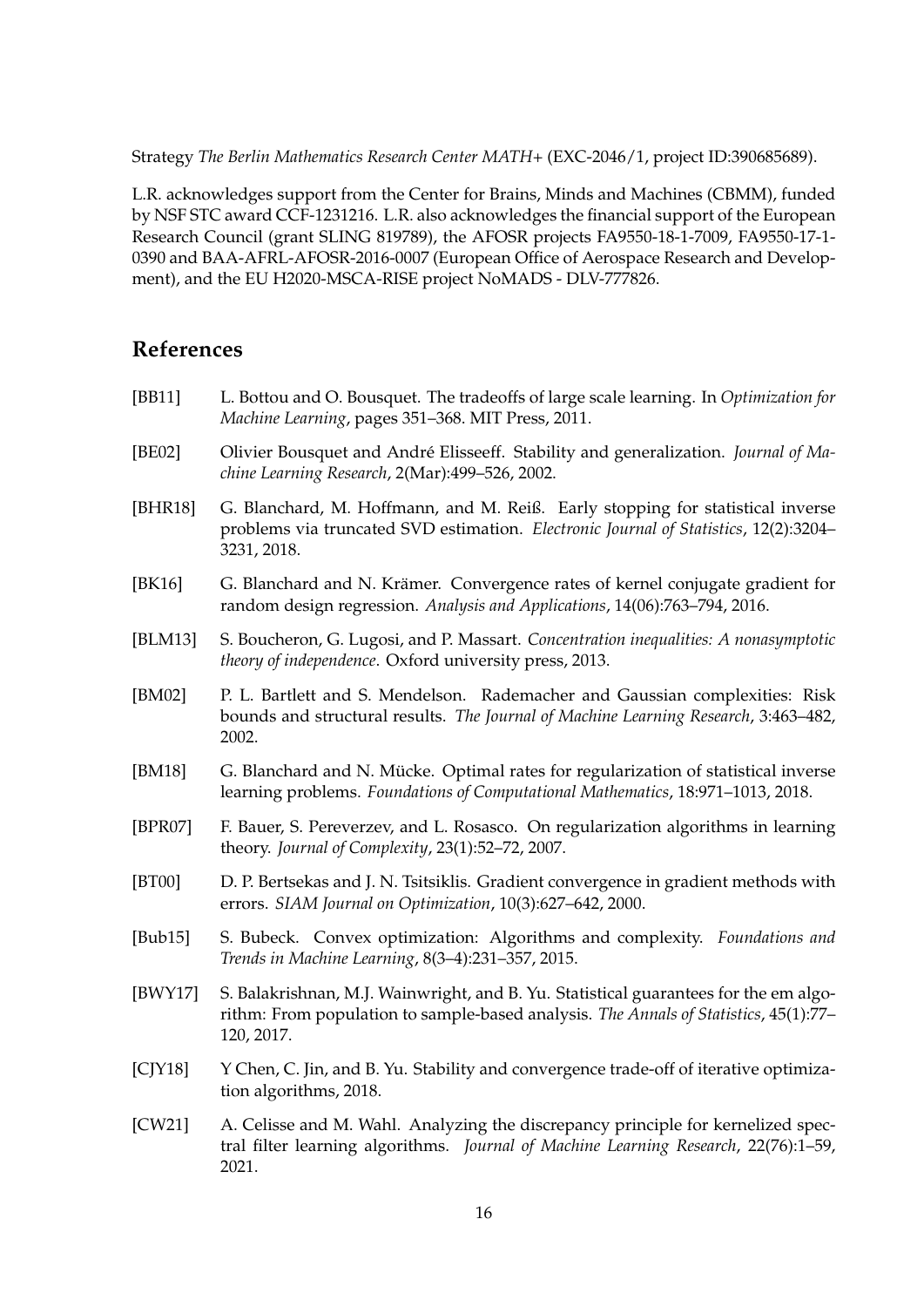- <span id="page-16-4"></span>[DB16] A. Dieuleveut and F. Bach. Nonparametric stochastic approximation with large step-sizes. *The Annals of Statistics*, 44(4):1363–1399, 2016.
- <span id="page-16-3"></span>[DFB17] A. Dieuleveut, N. Flammarion, and F. Bach. Harder, better, faster, stronger convergence rates for least-squares regression. *The Journal of Machine Learning Research*, 18(1):3520–3570, 2017.
- <span id="page-16-15"></span>[DSH20] A. Derumigny and J. Schmidt-Hieber. On lower bounds for the bias-variance tradeoff, 2020.
- <span id="page-16-2"></span>[EHN96] H. Engl, M. Hanke, and A. Neubauer. *Regularization of inverse problems*, volume 375 of *Mathematics and its applications*. Kluwer Academic Publishers, Dordrecht, 1996.
- <span id="page-16-9"></span>[FSS18] D. J. Foster, A. Sekhari, and K. Sridharan. Uniform convergence of gradients for non-convex learning and optimization. In *Advances in Neural Information Processing Systems*, volume 31. Curran Associates, Inc., 2018.
- <span id="page-16-10"></span>[GDG20] E. Gorbunov, M. Danilova, and A. Gasnikov. Stochastic optimization with heavytailed noise via accelerated gradient clipping. In *Advances in Neural Information Processing Systems*. Curran Associates, Inc., 2020.
- <span id="page-16-0"></span>[GLSS18] S. Gunasekar, J. Lee, D. Soudry, and N. Srebro. Characterizing implicit bias in terms of optimization geometry. In *International Conference on Machine Learning*, pages 1832–1841. PMLR, 2018.
- <span id="page-16-12"></span>[HI18] M. J. Holland and K. Ikeda. Efficient learning with robust gradient descent, 2018.
- <span id="page-16-14"></span>[HLPR19] N. Harvey, C. Liaw, Y. Plan, and S. Randhawa. Tight analyses for non-smooth stochastic gradient descent. In *Conference on Learning Theory*, pages 1579–1613. PMLR, 2019.
- <span id="page-16-5"></span>[JT19] Z. Ji and M. Telgarsky. The implicit bias of gradient descent on nonseparable data. In *Conference on Learning Theory*, volume 99, pages 1772–1798. PMLR, 2019.
- <span id="page-16-1"></span>[Lan51] L. Landweber. An iteration formula for fredholm integral equations of the first kind. *Amer. J. Math.*, (73):615–624, 1951.
- <span id="page-16-7"></span>[LCR16] J. Lin, R. Camoriano, and L. Rosasco. Generalization properties and implicit regularization for multiple passes SGM. In *International Conference on Machine Learning*, pages 2340–2348. PMLR, 2016.
- <span id="page-16-8"></span>[LHT21] Y. Lei, T. Hu, and K. Tang. Generalization performance of multi-pass stochastic gradient descent with convex loss functions. *The Journal of Machine Learning Research*, 22(25):1–41, 2021.
- <span id="page-16-11"></span>[LR17] J. Lin and L. Rosasco. Optimal rates for multi-pass stochastic gradient methods. *The Journal of Machine Learning Research*, 18(1):3375–3421, 2017.
- <span id="page-16-13"></span>[LRRC20] J. Lin, A. Rudi, L. Rosasco, and V. Cevher. Optimal rates for spectral algorithms with least-squares regression over hilbert spaces. *Applied and Computational Harmonic Analysis*, 48(3):868–890, 2020.
- <span id="page-16-6"></span>[LRZ16] J. Lin, L. Rosasco, and D. Zhou. Iterative regularization for learning with convex loss functions. *The Journal of Machine Learning Research*, 17(1):2718–2755, 2016.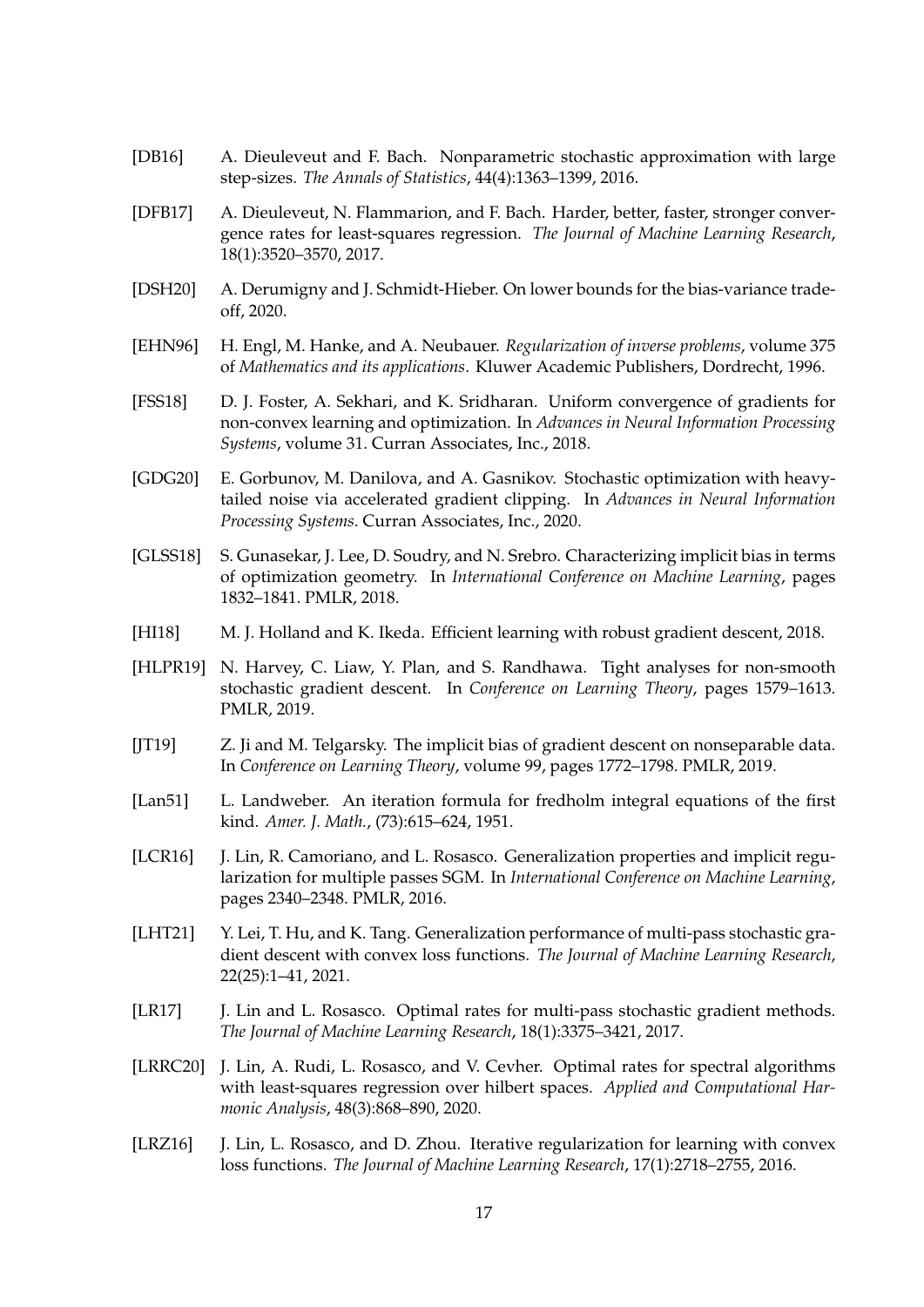- <span id="page-17-14"></span>[LT18] Y. Lei and K. Tang. Stochastic composite mirror descent: Optimal bounds with high probability. In *Advances in Neural Information Processing Systems*. Curran Associates, Inc., 2018.
- <span id="page-17-13"></span>[Mau16] A. Maurer. A vector-contraction inequality for rademacher complexities. In *Algorithmic Learning Theory*, volume 9925, pages 3–17. Springer, 2016.
- <span id="page-17-7"></span>[MB18] N. Mücke and G. Blanchard. Parallelizing spectrally regularized kernel algorithms. *The Journal of Machine Learning Research*, 19(1):1069–1097, 2018.
- <span id="page-17-5"></span>[MNR19] N. Mücke, G. Neu, and L. Rosasco. Beating sgd saturation with tail-averaging and minibatching. In *Advances in Neural Information Processing Systems*, volume 32. Curran Associates, Inc., 2019.
- <span id="page-17-2"></span>[Ney17] B. Neyshabur. Implicit regularization in deep learning, 2017.
- <span id="page-17-6"></span>[PR19] N. Pagliana and L. Rosasco. Implicit regularization of accelerated methods in hilbert spaces. In *Advances in Neural Information Processing Systems*, volume 32. Curran Associates, Inc., 2019.
- <span id="page-17-12"></span>[PSBR18] A. Prasad, A.S. Suggala, S. Balakrishnan, and P. Ravikumar. Robust estimation via robust gradient estimation, 2018.
- <span id="page-17-8"></span>[RR20] D. Richards and P. Rebeschini. Graph-dependent implicit regularisation for distributed stochastic subgradient descent. *The Journal of Machine Learning Research*, 21(2020):34:1–34:44, 2020.
- <span id="page-17-3"></span>[RV15] L. Rosasco and S. Villa. Learning with incremental iterative regularization. In *Advances in Neural Information Processing Systems*, volume 28. Curran Associates, Inc., 2015.
- <span id="page-17-4"></span>[RYW14] G. Raskutti, B. Yu, and M. J. Wainwright. Early stopping and non-parametric regression: An optimal data-dependent stopping rule. *Journal of Machine Learning Research*, 15:335–366, 2014.
- <span id="page-17-11"></span>[SC08] I. Steinwart and A. Christmann. *Support Vector Machines*. Information Science and Statistics. Springer Science+Business Media, New York, 2008.
- <span id="page-17-9"></span> $[SHN+18]$  D. Soudry, E. Hoffer, M. S. Nacson, S. Gunasekar, and N. Srebro. The implicit bias of gradient descent on separable data. *The Journal of Machine Learning Research*, 19(1):2822–2878, 2018.
- <span id="page-17-0"></span>[SNW11] S. Sra, S. Nowozin, and S. J. Wright. *Optimization for Machine Learning*. Neural Information Processing. The MIT Press, Cambridge, Massachusetts, 2011.
- <span id="page-17-10"></span>[SRB11] M. Schmidt, N. Roux, and F. Bach. Convergence rates of inexact proximal-gradient methods for convex optimization. In *Advances in Neural Information Processing Systems*, volume 24. Curran Associates, Inc., 2011.
- <span id="page-17-1"></span>[SSBD14] S. Shalev-Shwartz and S. Ben-David. *Understanding Machine Learning: From Theory to Algorithms*. Cambridge University Press, New York, 2014.
- <span id="page-17-15"></span>[Ver18] R. Vershynin. *High-dimensional probability*. Cambridge series in statistical and probabilistic mathematics. Cambridge university press, Cambridge, 2018.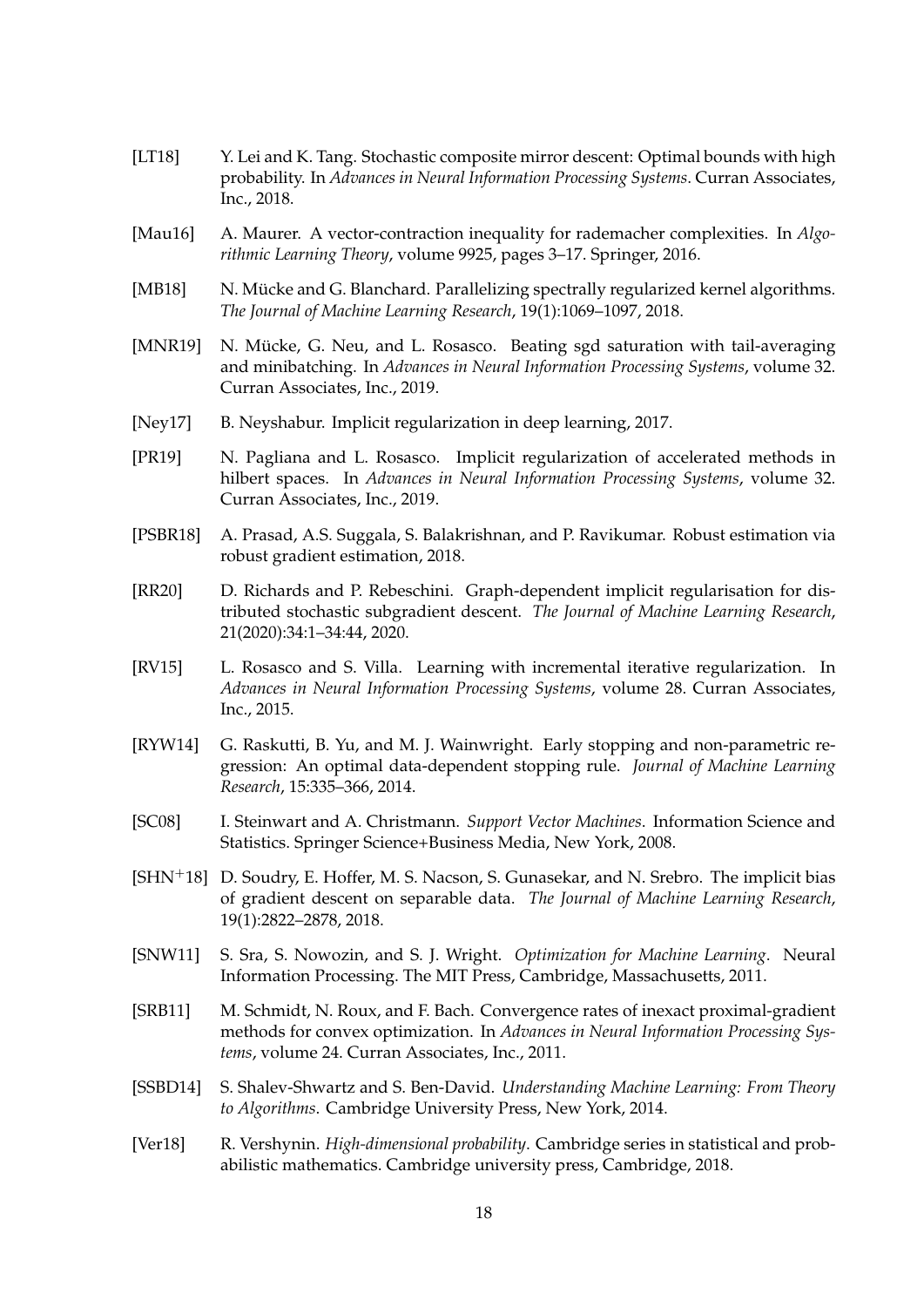- <span id="page-18-3"></span>[VKR20] T. Vaškevičius, V. Kanade, and P. Rebeschini. The statistical complexity of early stopped mirror descent, 2020.
- <span id="page-18-4"></span>[VMVR17] S. Villa, S. Matet, B.C. Vu, and L. Rosasco. Don't relax: early stopping for convex regularization. Technical report, arXiv preprint arXiv:1707.05422, 2017.
- <span id="page-18-5"></span>[Wai19] M. J. Wainwright. *High-dimensional Statistics: A Non-asymptotic Viewpoint*. Cambridge University Press, Cambridge, 2019.
- <span id="page-18-1"></span>[YCR07] Y. Yao, A. Caponetto, and L. Rosasco. On early stopping in gradient descent learning. *Constructive approximation*, 26:289–315, 2007.
- <span id="page-18-0"></span>[YWW19] F. Yang, Y. Wei, and M. J. Wainwright. Early stopping for kernel boosting algorithms: A general analysis with localized complexities. *IEEE Transactions on Information Theory*, 65(10):6685–6703, 2019.
- <span id="page-18-2"></span>[ZDW15] Y. Zhang, J. Duchi, and M. J. Wainwright. Divide and conquer kernel ridge regression: A distributed algorithm with minimax optimal rates. *Journal of Machine Learning Research*, 16(102):3299–3340, 2015.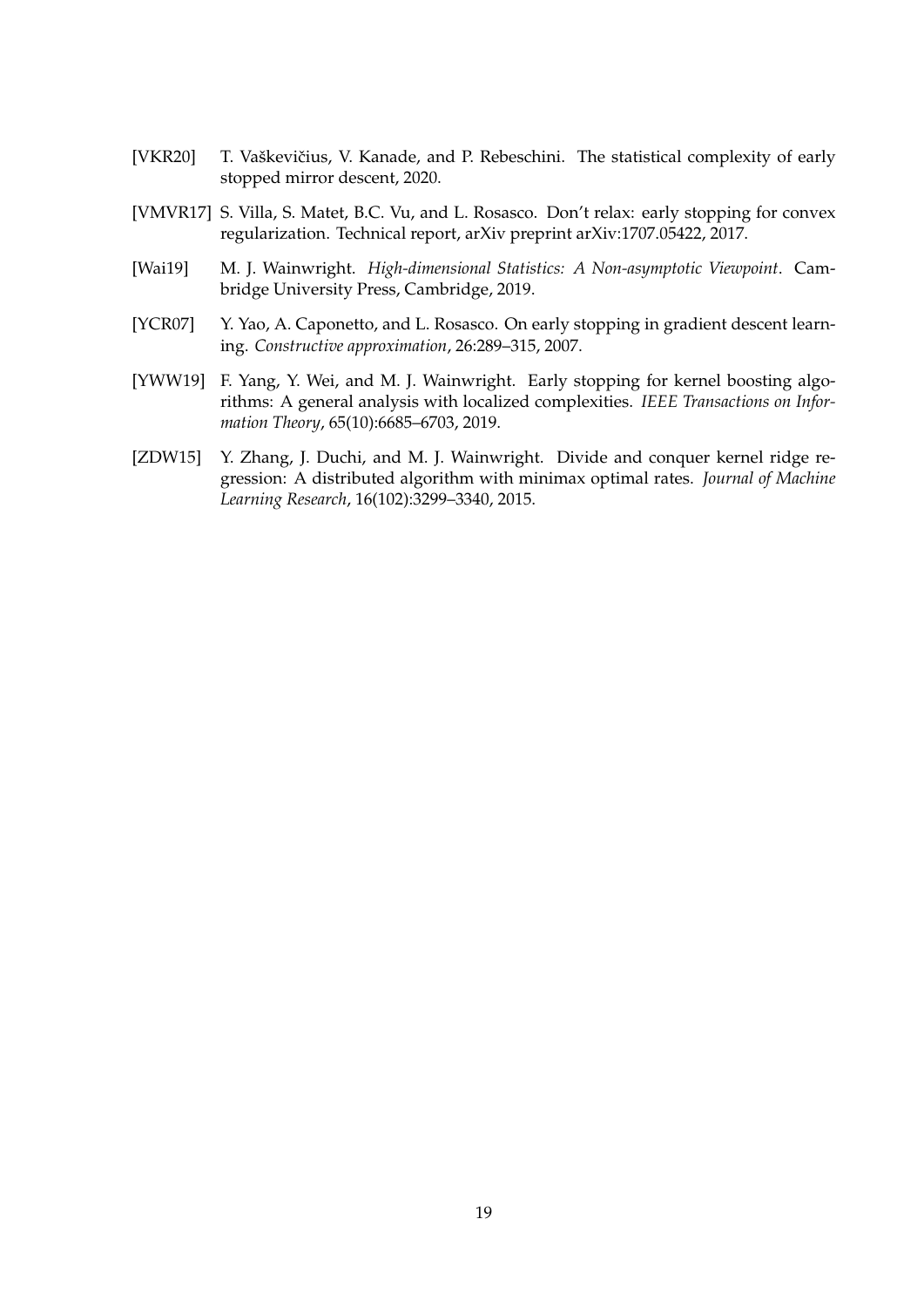## <span id="page-19-1"></span>**A Appendix: Proofs for Section [3](#page-3-0)**

<span id="page-19-0"></span>**Lemma A.1** (Properties of the risks)**.**

*(i) Under [\(Conv\)](#page-3-0), the population risk convex, i.e., for all*  $v, w \in H$  *we have* 

<span id="page-19-2"></span>
$$
\mathcal{L}(v) \le \mathcal{L}(w) - \langle \nabla \mathcal{L}(v), w - v \rangle.
$$
 (A.1)

*(ii) Under [\(Bound\)](#page-2-0) and [\(Lip\)](#page-3-0), the population risk is Lipschitz-continuous with constant* κL*, i.e., for all* v, w ∈ H *we have*

<span id="page-19-5"></span><span id="page-19-4"></span>
$$
|\mathcal{L}(v) - \mathcal{L}(w)| \le \kappa L \|v - w\| \tag{A.2}
$$

*(iii) Under [\(Bound\)](#page-2-0) and [\(Smooth\)](#page-3-2), the gradient of the population risk is Lipschitz-continuous with*  $\mathit{constant}\ \kappa^2M$  , i.e., for all  $v,w\in\mathcal{H}$  we have

<span id="page-19-3"></span>
$$
\|\nabla \mathcal{L}(v) - \nabla \mathcal{L}(w)\| \le \kappa^2 M \|v - w\| \tag{A.3}
$$

*Note that this implies that*

$$
\mathcal{L}(w) \le \mathcal{L}(v) + \langle \nabla \mathcal{L}(v), w - v \rangle + \frac{\kappa^2 M}{2} ||w - v||^2.
$$
 (A.4)

*Moreover,* (i), (ii) and (iii) also hold for the empirical risk  $\hat{\mathcal{L}}$  with the same constants.

*Proof.*

- (i) This follows directly from **[\(Conv\)](#page-3-0)** and the linearity of the expectation.
- (ii) For  $v, w \in \mathcal{H}$ , we have

$$
|\mathcal{L}(w) - \mathcal{L}(v)| = |\mathbb{E}_{(X,Y)}[\ell(Y, \langle X, w \rangle)] - \mathbb{E}_{(X,Y)}[\ell(Y, \langle X, v \rangle)]|
$$
  
\n
$$
\leq L \mathbb{E}_{(X,Y)}[\|X\| \|w - v\|] \leq \kappa L \|w - v\|,
$$
\n(A.5)

where the first inequality follows from **[\(Lip\)](#page-3-0)** and Cauchy-Schwarz inequality and the second inequality follows from **[\(Bound\)](#page-2-0)**.

(iii) For  $v, w \in H$ , we have

$$
\|\nabla L(w) - \nabla \mathcal{L}(v)\| = \|\mathbb{E}_{(X,Y)}[\ell'(Y, \langle X, w \rangle)X] - \mathbb{E}_{(X,Y)}[\ell'(Y, \langle X, v \rangle)X]\|
$$
\n
$$
\leq \kappa |\mathbb{E}_{(X,Y)}[\ell'(Y, \langle X, w \rangle)] - \mathbb{E}_{(X,Y)}[\ell'(Y, \langle X, v \rangle)]]
$$
\n
$$
\leq \kappa M |\mathbb{E}_{(X,Y)}[\langle X, w - v \rangle] | \leq \kappa^2 M \|w - v\|,
$$
\n(A.6)

where the first and the third inequality follow from **[\(Bound\)](#page-2-0)** and Cauchy-Schwarz inequality and the second one follows from **[\(Smooth\)](#page-3-2)**.

 $\Box$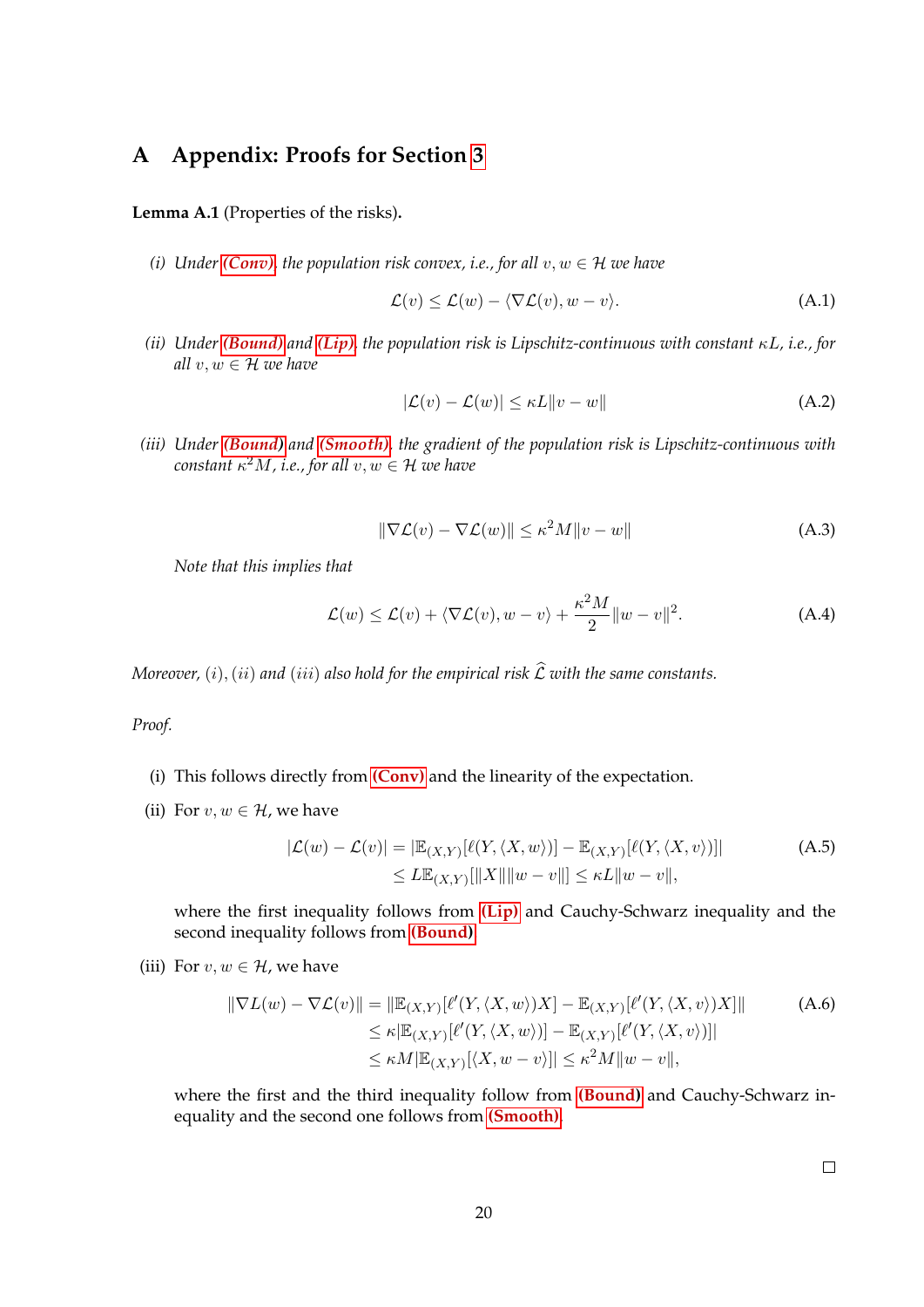For the proof of the second part of Proposition [3.3](#page-5-0) we need the following simple Lemma. A different version of this was put forward in a blog post by Francesco Orabona with a reference to the convergence proof of the last iterate of SGD in [\[LRZ16\]](#page-16-6). Since our version is different and for the sake of completeness, we give a full proof.

<span id="page-20-2"></span>**Lemma A.2.** *Let*  $(q_t)_{t=1,\dots,T}$  *be a sequence of real numbers. Then,* 

$$
q_T = \frac{1}{T} \sum_{t=1}^T q_t + \sum_{t=1}^{T-1} \frac{1}{t(t+1)} \sum_{s=T-t+1}^T (q_s - q_{T-t}).
$$

*Proof.* Define

$$
S_t := \frac{1}{t} \sum_{s=T-t+1}^{T} q_s, \qquad t = 1, \dots, T.
$$
 (A.7)

Then, any  $t \leq T - 1$  satisfies

$$
tS_t = (t+1)S_{t+1} - q_{T-t} = tS_{t+1} + S_{t+1} - q_{T-t}
$$
\n
$$
= tS_{t+1} + \frac{1}{t+1} \sum_{s=T-t}^{T} (q_s - q_{T-t}),
$$
\n(A.8)

which implies

<span id="page-20-1"></span><span id="page-20-0"></span>
$$
S_t = S_{t+1} + \frac{1}{t(t+1)} \sum_{s=T-t}^{T} (q_s - q_{T-t}).
$$
 (A.9)

Inductively applying [\(A.9\)](#page-20-1), we obtain

$$
q_T = S_1 = S_T + \sum_{t=1}^{T-1} \frac{1}{t(t+1)} \sum_{s=T-t}^{T} (q_s - q_{T-t}).
$$
\n
$$
= \frac{1}{T} \sum_{t=1}^{T} q_t + \sum_{t=1}^{T-1} \frac{1}{t(t+1)} \sum_{s=T-t+1}^{T} (q_s - q_{T-t}).
$$
\n
$$
\Box
$$

*Proof of Proposition [3.3](#page-5-0) (Decomposition of the excess risk).*

(i) From **[\(R-Conv\)](#page-4-2)** and Lemma [4.1,](#page-10-1) we obtain

$$
\frac{1}{T} \sum_{t=1}^{T} \mathcal{L}(v_t) - \mathcal{L}(w) \tag{A.11}
$$
\n
$$
\leq \frac{1}{T} \sum_{t=1}^{T} \frac{\|v_{t-1} - w\|^2 - \|v_t - w\|^2}{2\gamma} + \frac{1}{T} \sum_{t=1}^{T} \langle \nabla \mathcal{L}(v_{t-1}) - \nabla \hat{\mathcal{L}}(v_{t-1}), v_t - w \rangle
$$
\n
$$
\leq \frac{\|v_0 - w\|^2}{2\gamma T} + \frac{1}{T} \sum_{t=1}^{T} \langle \nabla \mathcal{L}(v_{t-1}) - \nabla \hat{\mathcal{L}}(v_{t-1}), v_t - w \rangle,
$$

where have resolved the telescopic sum, to obtain the last inequality.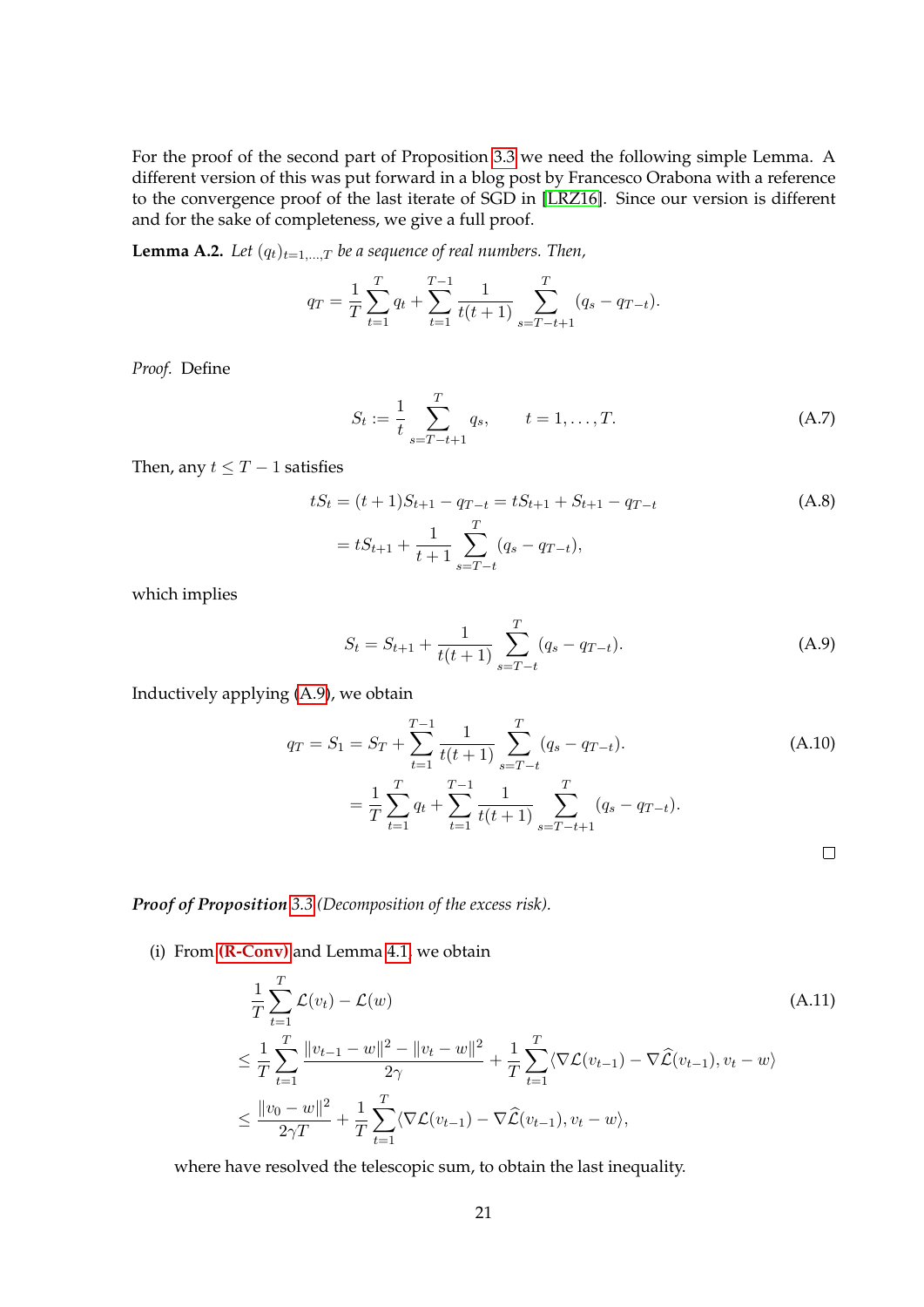(ii) Applying Lemma [A.2](#page-20-2) with  $q_t = \mathcal{L}(v_t) - \mathcal{L}(w)$ , we find

$$
\mathcal{L}(v_T) - \mathcal{L}(w) = \frac{1}{T} \sum_{t=1}^T (\mathcal{L}(v_t) - \mathcal{L}(w)) + \sum_{t=1}^{T-1} \frac{1}{t(t+1)} \sum_{s=T-t+1}^T (\mathcal{L}(v_s) - \mathcal{L}(v_{T-t})).
$$
 (A.12)

We aim at bounding the last sum in the above equality. Summing the bound in Lemma [4.1](#page-10-1) from  $T - t + 1$  to T yields for all  $v \in \mathcal{H}$ .

$$
\sum_{s=T-t+1}^{T} \mathcal{L}(v_s) - \mathcal{L}(v) \le \frac{1}{2\gamma} \|v_{T-t} - v\|^2 + \sum_{s=T-t+1}^{T} \langle \nabla \mathcal{L}(v_{s-1}) - \nabla \widehat{\mathcal{L}}_{s-1}, v_s - v \rangle.
$$
 (A.13)

Hence, setting  $v = v_{T-t}$  yields

$$
\sum_{s=T-t+1}^{T} (\mathcal{L}(v_s) - \mathcal{L}(v_{T-t})) \leq \sum_{s=T-t+1}^{T} \langle \nabla \mathcal{L}(v_{s-1}) - \nabla \widehat{\mathcal{L}}(v_{s-1}), v_s - v \rangle.
$$
 (A.14)

The result follows by plugging the last inequality into [\(A.12\)](#page-21-1).

<span id="page-21-2"></span><span id="page-21-1"></span><span id="page-21-0"></span> $\Box$ 

*Proof of Theorem [3.4](#page-6-1) (Excess risk).* We initially consider the case of the averaged GD-iterate. By convexity, Proposition [3.3](#page-5-0) and an application of Cauchy-Schwarz inequality, we have

$$
\mathcal{L}(\overline{v}_T) - \mathcal{L}(w_*) \leq \frac{1}{T} \sum_{t=1}^T \mathcal{L}(v_t) - \mathcal{L}(w)
$$
\n
$$
\leq \frac{\|w_*\|^2}{2\gamma T} + \frac{1}{T} \sum_{t=1}^T \langle \nabla \mathcal{L}(v_t) - \nabla \widehat{\mathcal{L}}(v_t), v_t - w_* \rangle
$$
\n
$$
\leq \frac{\|w_*\|^2}{2\gamma T} + \frac{1}{T} \sum_{t=1}^T \|\nabla \mathcal{L}(v_t) - \nabla \widehat{\mathcal{L}}(v_t)\| \|v_t - w_*\|.
$$
\n(A.15)

The assumptions of Theorem [3.4](#page-6-1) are chosen exactly as in Proposition [4.6.](#page-12-0) Therefore, on the gradient concentration event with probability at least  $1 - \delta$  from Proposition [4.4](#page-11-0) and the choice  $R$  as above, we have

$$
||v_t - w_*|| \le \frac{2T}{3}, \quad ||v_t|| \le R \quad \text{and} \quad ||\nabla \mathcal{L}(v_t) - \nabla \widehat{\mathcal{L}}(v_t)|| \le 20\kappa^2 R(L+M)\sqrt{\frac{\log(4/\delta)}{n}} \quad \text{(A.16)}
$$
\n
$$
\text{for all } t = 0, 1, \dots, T,
$$

where the last inequality is derived in exactly the same way as in the proof of Proposition [4.6.](#page-12-0) Plugging this into the inequality in Equation [\(A.15\)](#page-21-2), we obtain

$$
\mathcal{L}(\overline{v}_T) - \mathcal{L}(w_*) \le \frac{\|w_*\|^2}{2\gamma T} + 20\kappa^2 R^2 (M+L) \sqrt{\frac{\log(4/\delta)}{n}}.
$$
\n(A.17)\n
$$
\le \frac{\|w_*\|^2}{2\gamma T} + 180 \max\{1, \|w_*\|^2\} \kappa^2 (M+L) \sqrt{\frac{\log(4/\delta)}{n}}.
$$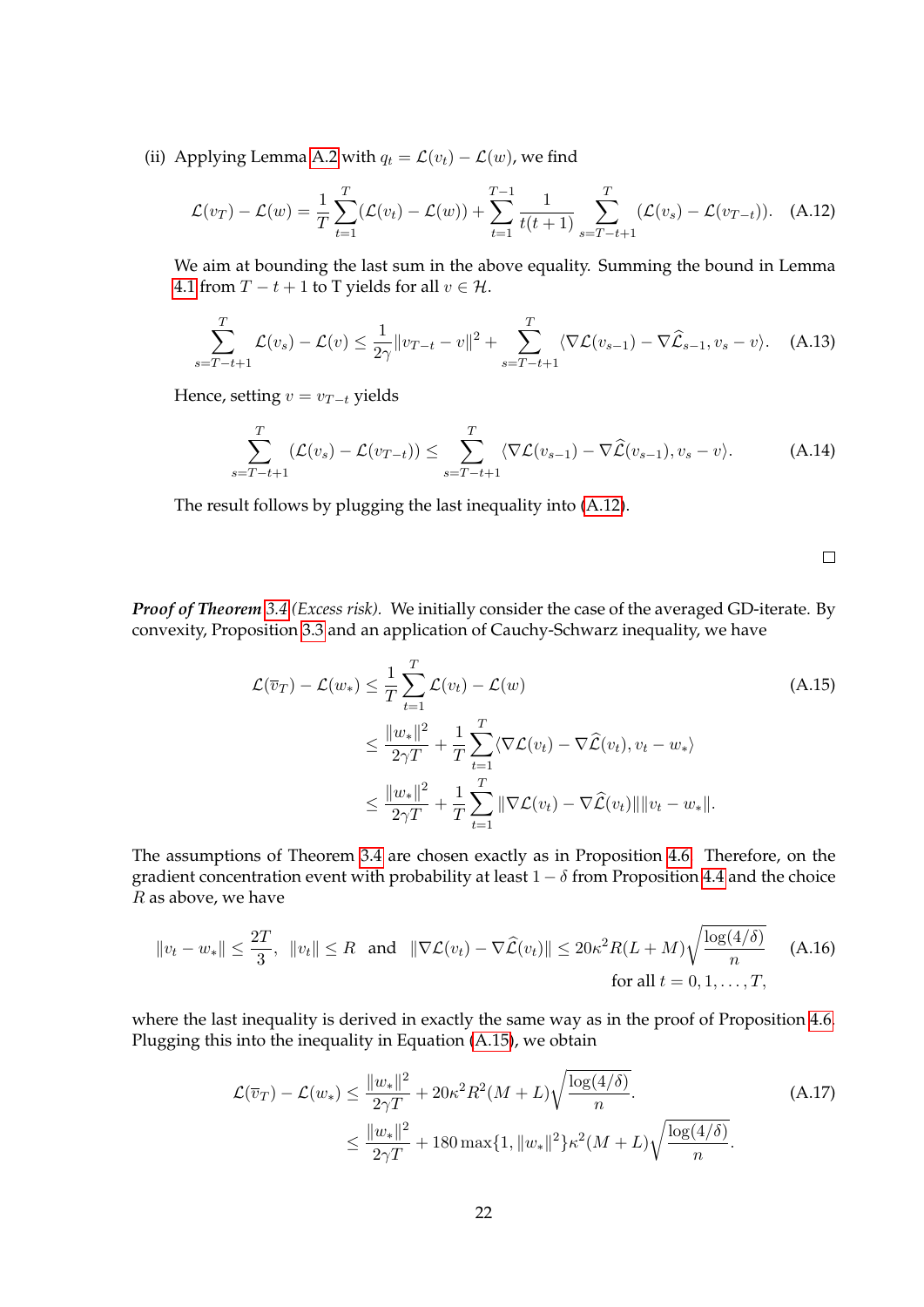For the last iterate, we set  $e_t := \nabla \mathcal{L}(v_t) - \mathcal{L}(v_t)$ ,  $t = 1, \ldots, T$  to reduce the notation. Proposition [3.3](#page-5-0) with an application of Cauchy-Schwarz yields

$$
\mathcal{L}(v_T) - \mathcal{L}(w_*) \leq \frac{1}{T} \sum_{t=1}^T (\mathcal{L}(v_t) - \mathcal{L}(w_*)) + \sum_{t=1}^{T-1} \frac{1}{t(t+1)} \sum_{s=T-t+1}^T \langle -e_{s-1}, v_s - v_{T-t} \rangle \leq \frac{\|w_*\|^2}{2\gamma T} + \frac{1}{T} \sum_{t=1}^T \langle -e_{s-1}, v_s - v_{T-t} \rangle + \sum_{t=1}^{T-1} \frac{1}{t(t+1)} \sum_{s=T-t+1}^T \langle -e_{s-1}, v_s - v_{T-t} \rangle \leq \frac{\|w_*\|^2}{2\gamma T} + \frac{1}{T} \sum_{t=1}^T \|e_s\| \|v_s - v_*\| + \sum_{t=1}^{T-1} \frac{1}{t(t+1)} \sum_{s=T-t+1}^T \|e_s\| \|v_s - v_{T-t}\|.
$$
\n(A.18)

Now, by Proposition [4.4](#page-11-0) and Proposition [4.6,](#page-12-0) if

$$
\sqrt{n} \ge 90\gamma T\kappa^2 (1 + \kappa L)(M + L)\sqrt{\log(4/\delta)}
$$
\n(A.19)

we find with probability at least  $1 - \delta$  for all  $t = 0, \ldots, T$ , that

$$
||w_*|| \le \frac{2R}{3} \le R, \qquad ||v_t|| \le R,\tag{A.20}
$$

$$
\|e_t\| \le \sup_{v \in \mathcal{F}_R} \|\nabla \mathcal{L}(v) - \nabla \widehat{\mathcal{L}}(v)\| \le 20\kappa^2 R(L+M)\sqrt{\frac{\log(4/\delta)}{n}}.\tag{A.21}
$$

In particular,

$$
||v_s - v_{T-t}|| \le \frac{4R}{3}
$$
 (A.22)

for any  $s = T - t + 1, \ldots, T$ ,  $t = 1, \ldots, T$ . Hence, with probability at least  $1 - \delta$ ,

$$
\mathcal{L}(v_T) - \mathcal{L}(w_*) \le \frac{||w_*||^2}{2\gamma T} + 20\kappa^2 R^2 (L+M) \sqrt{\frac{\log(4/\delta)}{n}} + \frac{80}{3}\kappa^2 R^2 (L+M) \sqrt{\frac{\log(4/\delta)}{n}} \left(\sum_{t=1}^T \frac{1}{t}\right).
$$

Finally, since

$$
\sum_{t=1}^{T-1} \frac{1}{t} \le \log(T-1) \le \log T,\tag{A.23}
$$

 $\Box$ 

we arrive at

$$
\mathcal{L}(v_T) - \mathcal{L}(w_*) \le \frac{\|w_*\|^2}{2\gamma T} + \frac{140}{3} \kappa^2 R^2 (L+M) \sqrt{\frac{\log(4/\delta)}{n}} \log T.
$$
 (A.24)

Plugging in for  $R^2$  and simplifying the constant completes the proof.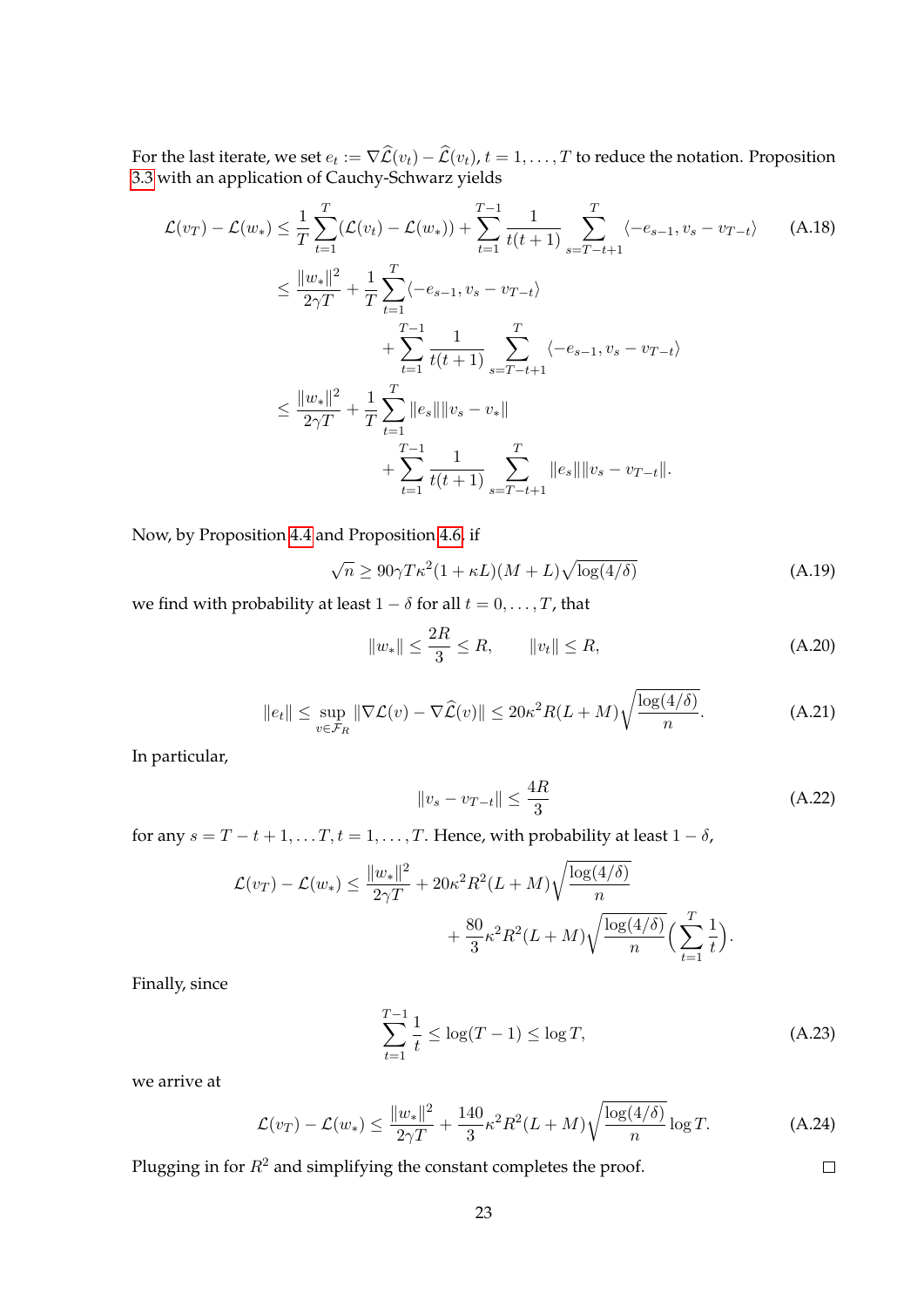## <span id="page-23-0"></span>**B Appendix: Proofs for Section [4](#page-9-0)**

*Proof of Lemma [4.1](#page-10-1) (Inexact gradient descent: Risk).* By **[\(R-Conv\)](#page-4-2)** (equation [\(A.1\)](#page-19-2)) and **[\(R-Smooth\)](#page-4-2)** (equation [\(A.4\)](#page-19-3)), the population risk is convex and  $\kappa^2 M$ -smooth. We have

$$
\mathcal{L}(v_t) \leq \mathcal{L}(v_{t-1}) + \langle \nabla \mathcal{L}(v_{t-1}), v_t - v_{t-1} \rangle + \frac{\kappa^2 M}{2} ||v_t - v_{t-1}||^2
$$
\n
$$
\leq \mathcal{L}(w) + \langle \nabla \mathcal{L}(v_{t-1}), v_{t-1} - w \rangle + \langle \nabla \mathcal{L}(v_{t-1}), v_t - v_{t-1} \rangle + \frac{\kappa^2 M}{2} ||v_t - v_{t-1}||^2
$$
\n
$$
\leq \mathcal{L}(w) + \langle \nabla \mathcal{L}(v_{t-1}), v_t - w \rangle + \frac{1}{2\gamma} ||v_t - v_{t-1}||^2,
$$
\n(B.1)

where the last inequality uses from the fact that  $\gamma \leq 1/(\kappa^2 M).$  The statement now follows from

$$
||v_t - v_{t-1}||^2 = ||v_{t-1} - w||^2 - ||v_t - w||^2 - 2\gamma \langle \nabla \widehat{\mathcal{L}}(v_{t-1}), v_t - w \rangle.
$$
 (B.2)

*Proof of Lemma* [4.2](#page-10-2) (Inexact gradient descent: Gradient path). For  $v, w \in H$ , Equation (3.6) in [\[Bub15\]](#page-15-8) together with **[\(R-Smooth\)](#page-4-2)** (equation [\(A.3\)](#page-19-4)) yields

<span id="page-23-2"></span>
$$
\|\nabla \mathcal{L}(v) - \nabla \mathcal{L}(w)\|^2 \le \kappa^2 M \langle v - w, \nabla \mathcal{L}(v) - \nabla \mathcal{L}(w) \rangle \tag{B.3}
$$

In particular, since  $\nabla \mathcal{L}(w_*) = 0$ , we have

$$
\|\nabla \mathcal{L}(v)\|^2 \le \kappa^2 M \langle v - w_*, \nabla \mathcal{L}(v) \rangle \qquad \text{for all } v \in \mathcal{H}.
$$
 (B.4)

Setting  $e_s := \nabla \widehat{\mathcal{L}}(v_s) - \nabla \mathcal{L}(v_s)$ , we obtain that for any  $s \geq 0$ ,

$$
||v_{s+1} - w_{*}||^{2} = ||v_{s} - w_{*}||^{2} - 2\gamma \langle \nabla \hat{\mathcal{L}}(v_{s}), v_{s} - w_{*} \rangle + \gamma^{2} ||\nabla \hat{\mathcal{L}}(v_{s})||^{2}
$$
\n
$$
= ||v_{s} - w_{*}||^{2} - 2\gamma \langle e_{s}, v_{s} - w_{*} \rangle
$$
\n
$$
-2\gamma \langle \nabla \mathcal{L}(v_{s}), v_{s} - w_{*} \rangle + \gamma^{2} ||\nabla \mathcal{L}(v_{s})||^{2}
$$
\n
$$
= (I)
$$
\n
$$
+ \gamma^{2} ||\nabla \hat{\mathcal{L}}(v_{s})||^{2} - \gamma^{2} ||\nabla \mathcal{L}(v_{s})||^{2}.
$$
\n
$$
= (II)
$$

We treat the terms (I) and (II) separately: By Equation [\(B.3\)](#page-23-2) and our choice of  $\gamma \leq 1/(\kappa^2M)$ , we have

$$
\begin{aligned} \n(I) &= -2\gamma \langle \nabla \mathcal{L}(v_s), v_s - w_* \rangle + \gamma^2 \|\nabla \mathcal{L}(v_s)\|^2 \\ \n&\le \left(\frac{-2\gamma}{\kappa^2 M} + \gamma^2\right) \|\nabla \mathcal{L}(v_s)\|^2 \le 0. \n\end{aligned} \tag{B.6}
$$

Further, by **[\(R-Lip\)](#page-4-2)** (equation [\(A.2\)](#page-19-5)), Cauchy-Schwarz inequality and the fact that  $\gamma \leq 1$ ,

$$
\begin{aligned} (\text{II}) &= \gamma^2 \|\nabla \widehat{\mathcal{L}}(v_s)\|^2 - \gamma^2 \|\nabla \mathcal{L}(v_s)\|^2 = \gamma^2 \langle \nabla \widehat{\mathcal{L}}(v_s) + \nabla \mathcal{L}(v_s), e_t \rangle \\ &\le \gamma^2 \|\nabla \widehat{\mathcal{L}}(v_s) + \nabla \mathcal{L}(v_s)\| \|e_s\| \le 2\gamma \kappa L \|e_s\|. \end{aligned} \tag{B.7}
$$

Together, Equation [\(B.6\)](#page-23-3) and [\(B.7\)](#page-23-4) yield

$$
||v_{s+1} - w_*||^2 - ||v_s - w_*||^2 \le -2\gamma \langle v_s - w_*, e_s \rangle + 2\gamma \kappa L ||e_s||. \tag{B.8}
$$

<span id="page-23-4"></span><span id="page-23-3"></span><span id="page-23-1"></span> $\Box$ 

Summing over s then yields the result.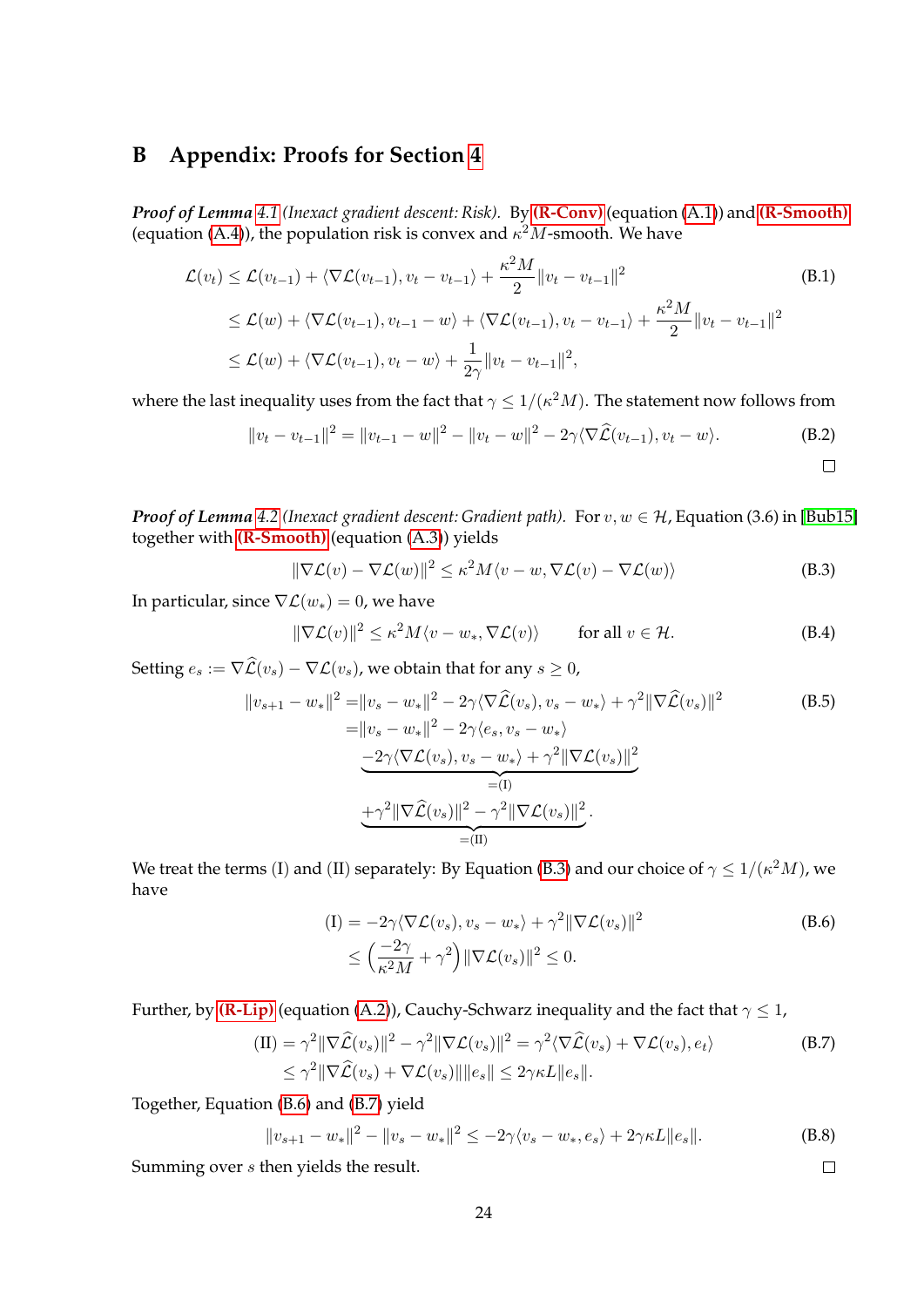*Proof of Lemma [4.5](#page-11-2) (Bounds on the empirical Rademacher complexities).* The first statement of Lemma [4.5](#page-11-2) is a classical result, see e.g. [\[BM02\]](#page-15-12).

For the second statement, recall that for any  $w \in \mathcal{H}$ , we have  $||w|| = \sup_{||v|| = 1} \langle v, w \rangle$ , since  $\mathcal H$  is assumed to be real. Thus, we may write

<span id="page-24-0"></span>
$$
\widehat{\mathcal{R}}_n(\mathcal{G}_R) = \mathbb{E}_{\varepsilon} \Big[ \sup_{\nabla \ell \circ f \in \mathcal{G}_R} \Big\| \frac{1}{n} \sum_{j=1}^n \varepsilon_j \ell'(Y_j, f(X_j)) X_j \Big\| \Big]
$$
\n
$$
= \mathbb{E}_{\varepsilon} \Big[ \sup_{f \in \mathcal{F}_R} \sup_{\|v\| = 1} \frac{1}{n} \sum_{j=1}^n \varepsilon_j \ell'(Y_j, f(X_j)) \langle X_j, v \rangle \Big]. \tag{B.9}
$$

In order to bound the right-hand side in Equation [\(B.9\)](#page-24-0), we apply Theorem 2 from [\[Mau16\]](#page-17-13). Adopting the notation from this result, we may restrict the supremum above to a countable dense subset S of  $\mathcal{F}_R \times \{v \in \mathcal{H} : ||v|| \leq 1\}$ . Note that this is possible, since by **[\(Smooth\)](#page-3-2)**, we have that  $\ell'$  is continuous in the second argument. Further, set

$$
\psi_j : \mathcal{S} \to \mathbb{R}, \qquad \psi_j(f, v) := \ell'(Y_j, f(X_j)) \langle X_j, v \rangle; \n\phi_j^{(1)} : \mathcal{S} \to \mathbb{R}, \qquad \phi_j^{(1)}(f, v) := L \langle X_j, v \rangle; \n\phi_j^{(2)} : \mathcal{S} \to \mathbb{R}, \qquad \phi_j^{(2)}(f, v) := \kappa \ell'(Y_j, f(X_j)). \n\phi_j : \mathcal{S} \to \mathbb{R}^2, \qquad \phi_j(f, v) = (\phi_j^{(1)}(f, v), \phi_j^{(2)}(f, v))
$$
\n(B.10)

Then, for any  $j = 1, \ldots, n$ , and  $(f, v), (g, w) \in S$ , we use that  $||\ell'||_{\infty} \leq L$  by [\(Lip\)](#page-3-0),  $||X_j|| \leq \kappa$  by **[\(Bound\)](#page-2-0)** and  $||w|| \le 1$  to obtain

$$
|\psi_j(f, v) - \psi_j(g, w)| = |\ell'(y_j, f(X_j))\langle X_j, v\rangle - \ell'(y_j, g(X_j))\langle X_j, w\rangle|
$$
\n
$$
\leq |\ell'(Y_j, f(X_j))\langle X_j, v - w\rangle| + |(\ell'(Y_j, f(X_j)) - \ell'(Y_j, g(X_j)))\langle X_j, w\rangle|
$$
\n
$$
\leq |L\langle X_j, v\rangle - L\langle X_j, w\rangle| + |\kappa \ell'(Y_j, f(X_j)) - \kappa \ell'(Y_j, g(X_j))|
$$
\n
$$
= ||\phi_j(f, v) - \phi_j(g, w)||_{1, \mathbb{R}^2}
$$
\n
$$
\leq 2||\phi_j(f, v) - \phi_j(g, w)||_{2, \mathbb{R}^2},
$$
\n(B.11)

where  $\|\cdot\|_{p,\mathbb{R}^2}$  denotes the  $p$ -norm on  $\mathbb{R}^2$ . Equation [\(B.11\)](#page-24-1) shows that Theorem 2 from [\[Mau16\]](#page-17-13) is in fact applicable, which yields

<span id="page-24-1"></span>
$$
\hat{\mathcal{R}}(\mathcal{G}_R) \le 2\sqrt{2}\mathbb{E}_{\varepsilon} \sup_{f \in \mathcal{F}_R} \sup_{\|v\|=1} \frac{1}{n} \sum_{j=1}^n \varepsilon_j \phi_j^{(1)}(f, v)
$$
\n
$$
+ 2\sqrt{2}\mathbb{E}_{\varepsilon} \sup_{f \in \mathcal{F}_R} \sup_{\|v\|=1} \frac{1}{n} \sum_{j=1}^n \varepsilon_j \phi_j^{(2)}(f, v).
$$
\n
$$
(B.12)
$$
\n
$$
+ \underbrace{2\sqrt{2}\mathbb{E}_{\varepsilon} \sup_{f \in \mathcal{F}_R} \sup_{\|v\|=1} \frac{1}{n} \sum_{j=1}^n \varepsilon_j \phi_j^{(2)}(f, v)}_{=: (II)}
$$

We proceed by bounding each term individually. Applying Theorem 7 from [\[FSS18\]](#page-16-9) with  $\beta = 1$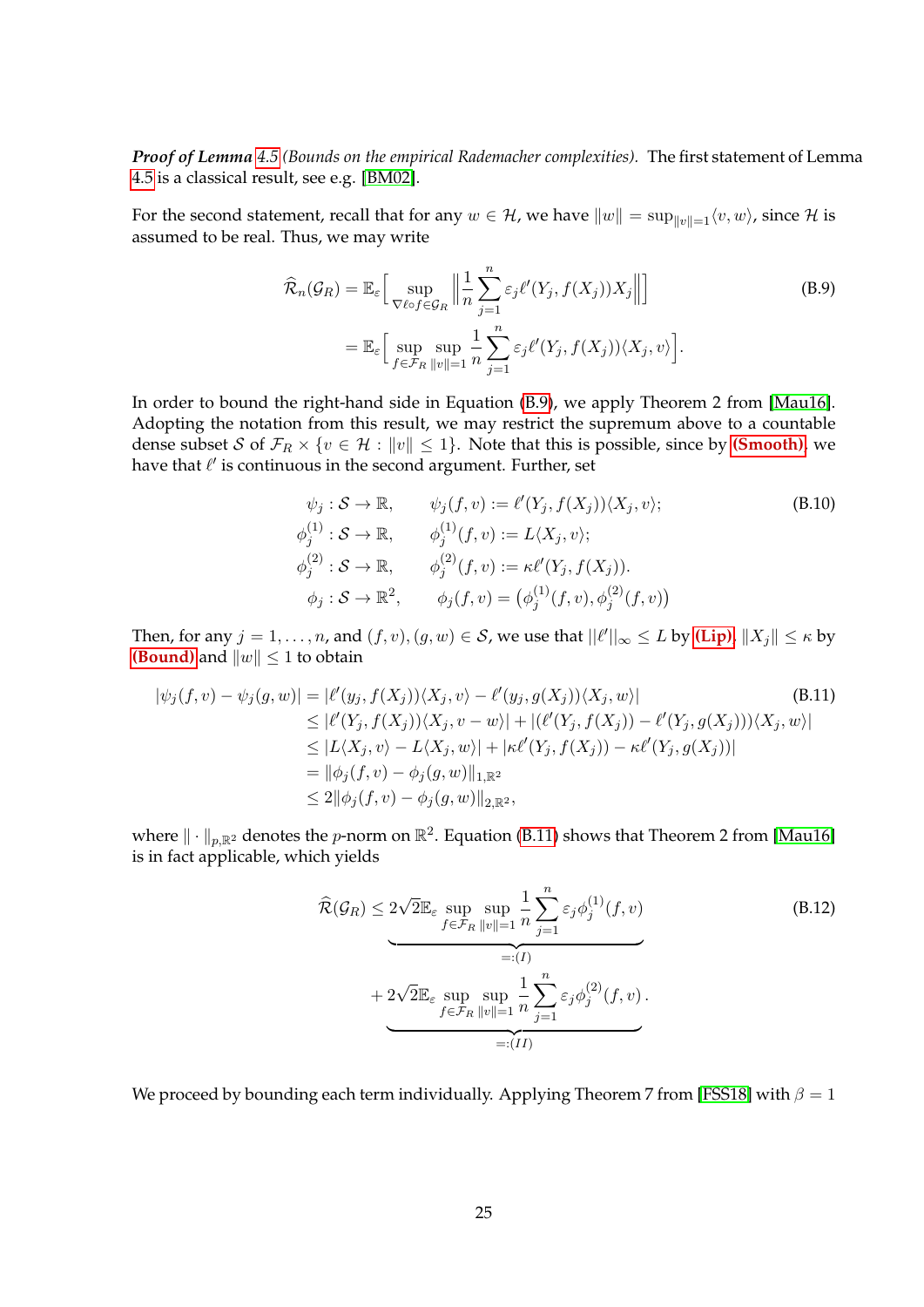and  $\Psi(v) = ||v||^2/2$  leads to

$$
(I) = 2\sqrt{2}L\mathbb{E}_{\varepsilon} \Big[ \sup_{f \in \mathcal{F}_R} \sup_{\|v\| = 1} \frac{1}{n} \sum_{j=1}^n \varepsilon_j \langle X_j, v \rangle \Big] \le 2\sqrt{2}L\mathbb{E}_{\varepsilon} \Big[ \frac{1}{n} \sum_{j=1}^n \varepsilon_j \|X_j\| \Big] \tag{B.13}
$$

$$
\le \frac{2\sqrt{2}L}{n} \sqrt{\sum_{j=1}^n \|X_j\|^2} \le \frac{2\sqrt{2}\kappa L}{\sqrt{n}},
$$

where we have used again that  $||X_i|| \leq \kappa$ .

For the second summand, Talagrand's contraction principle, see e.g. Exercise 6.7.7 in [\[Ver18\]](#page-17-15), together with the fact that by by [\(Smooth\)](#page-3-2),  $\ell'$  is M-Lipschitz yields the bound

<span id="page-25-2"></span><span id="page-25-0"></span>
$$
(II) \le 2\sqrt{2}\kappa M\widehat{\mathcal{R}}(\mathcal{F}) \le \frac{2\sqrt{2}\kappa^2 MR}{\sqrt{n}},\tag{B.14}
$$

due to the first part of this Lemma. Together, Equation [\(B.13\)](#page-25-2) and [\(B.14\)](#page-25-0) yield the result.  $\Box$ 

*Proof of Proposition* [4.4](#page-11-0) (*Gradient concentration*). For  $(x, y) \in \mathcal{H} \times \mathcal{Y}$ ,  $f \in \mathcal{F}_R$  denote

$$
g_f(x, y) = (\nabla \ell \circ f)(x, y) = \ell'(y, f(x))x.
$$
\n(B.15)

Then  $g_f \in \mathcal{G}_R$ . Applying McDiarmid's bounded difference inequality, see e.g. Corollary 2.21 in [\[Wai19\]](#page-18-5), we obtain that on an event with probability at least  $1 - \delta$ ,

$$
\sup_{f \in \mathcal{F}_R} \|\nabla \mathcal{L}(f) - \nabla \widehat{\mathcal{L}}(f)\| = \sup_{g \in \mathcal{G}_R} \left\| \mathbb{E}[g_f(X, Y)] - \frac{1}{n} \sum_{j=1}^n g_f(X_j, Y_j) \right\|
$$
\n
$$
\leq \mathbb{E}\Big[\sup_{g \in \mathcal{G}_R} \left\| \mathbb{E}[g_f(X, Y)] - \frac{1}{n} \sum_{j=1}^n g_f(X_j, Y_j) \right\| \Big] + G_R \sqrt{\frac{2\log(2/\delta)}{n}}.
$$
\n(B.16)

Applying Lemma 4 from [\[FSS18\]](#page-16-9), we obtain

$$
\mathbb{E}\Big[\sup_{g\in\mathcal{G}_R}\Big\|\mathbb{E}[g_f(X,Y)] - \frac{1}{n}\sum_{j=1}^n g_f(X_j,Y_j)\Big\|\Big] \leq 4\widehat{\mathcal{R}}_n(\mathcal{G}_R) + 4G_R\frac{\log(2/\delta)}{n} \tag{B.17}
$$

on an event with probability at least  $1 - \delta$ . A union bound finally yields

$$
\sup_{f \in \mathcal{F}_R} \|\nabla \mathcal{L}(f) - \nabla \widehat{\mathcal{L}}(f)\| \le 4\widehat{\mathcal{R}}_n(\mathcal{G}_R) + G_R \sqrt{\frac{2\log(4/\delta)}{n}} + G_R \frac{4\log(4/\delta)}{n}.
$$
 (B.18)

on an event of at least probability  $1 - \delta$ .

#### *Proof of Proposition [4.6](#page-12-0) (Bounded gradient path).* Firstly, note that

$$
||v_t|| \le ||v_t - w_*|| + ||w_*|| \le ||v_t - w_*|| + \frac{R}{3}.
$$
\n(B.19)

<span id="page-25-1"></span> $\Box$